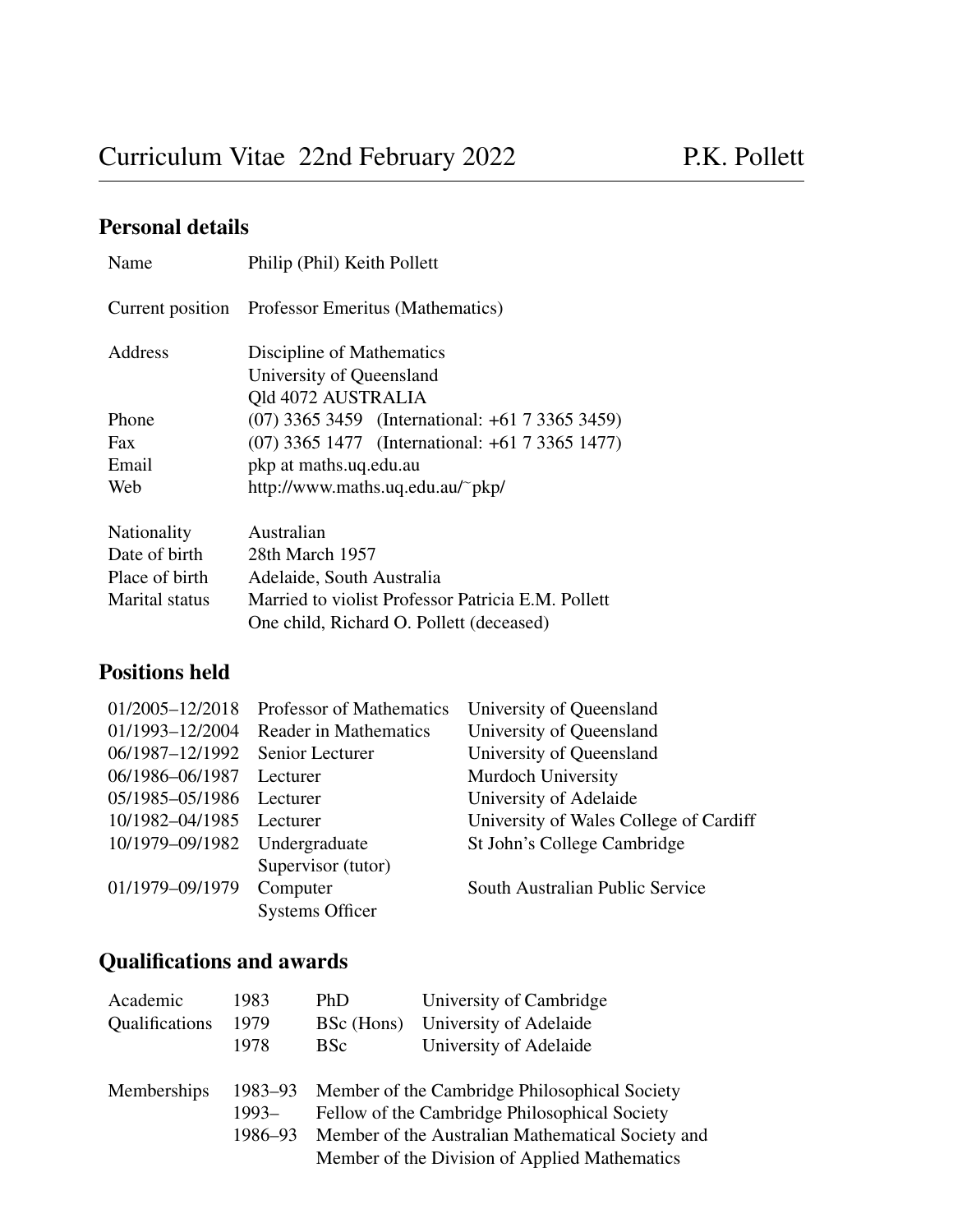| Memberhips | $1993-$ | Fellow of the Australian Mathematical Society and        |
|------------|---------|----------------------------------------------------------|
|            |         | Member of the Division of Applied Mathematics            |
|            | $1986-$ | Member of the Australian Society for Operations Research |
|            | 1987–92 | Member of the Statistical Society of Australia           |
|            | 1991–   | Member of the Modelling and Simulation Society           |
|            |         | of Australia and New Zealand                             |
| Awards     | 2007    | Alan David Richards Visiting Fellowship in Mathematics,  |
|            |         | Grey College Durham (UK)                                 |
|            | 1993    | Moran Medal, Australian Academy of Science               |

This award is made periodically (normally every two years) to a scientist 40 years of age or under for distinguished research carried out mainly in Australia in one or more of the fields of applied probability, biometrics, mathematical genetics, psychometrics and statistics. The citation read as follows:

"Dr Pollett has made outstanding contributions to Applied Probability Theory. He has worked for some years on problems concerning quasi-stationary distributions for random processes, and has solved the Vere-Jones conjecture about conditions for a large class of quasi-stationary measures to be  $\mu$ -invariant. He has demonstrated exceptional skills with the tools of modern probability theory, and has applied those tools not only to solve deep theoretical problems, but also to elucidate important practical problems in a wide variety of areas, including parasitology, telecommunications and chemical kinetics. This combination of exceptional theoretical ability, and broad range of scientific interests, ensures Dr Pollett a place as the standard-bearer for a young generation of Australian Applied Probabilists."

- 1981 J.T. Knight Prize, University of Cambridge
- 1979 George Murray Scholarship, University of Adelaide
- 1978 South Australian Public Service Scholarship

# Research

#### Summary statement of research activity

My research is in the field of mathematical modelling, and is concerned chiefly with the theory of stochastic processes and applications in ecology, epidemiology, parasitology, telecommunications and chemical kinetics. I have contributed to several areas (the papers cited here are listed below):

*Queueing networks and point processes* Poisson approximations to flow processes in Markovian networks [1, 2, 3, 5, 8, 25, 41]; approximating queueing-time distributions in general queueing networks [6]; sojourn-time distributions in closed Jackson networks [4]; resource allocation in general queueing networks [74, 77, 118]; modelling congestion in closed queueing networks [65, 73]; connecting reversible and quasi-reversible Markov processes [9, 31]; preserving partial balance in continuous-time Markov chains [7, 15].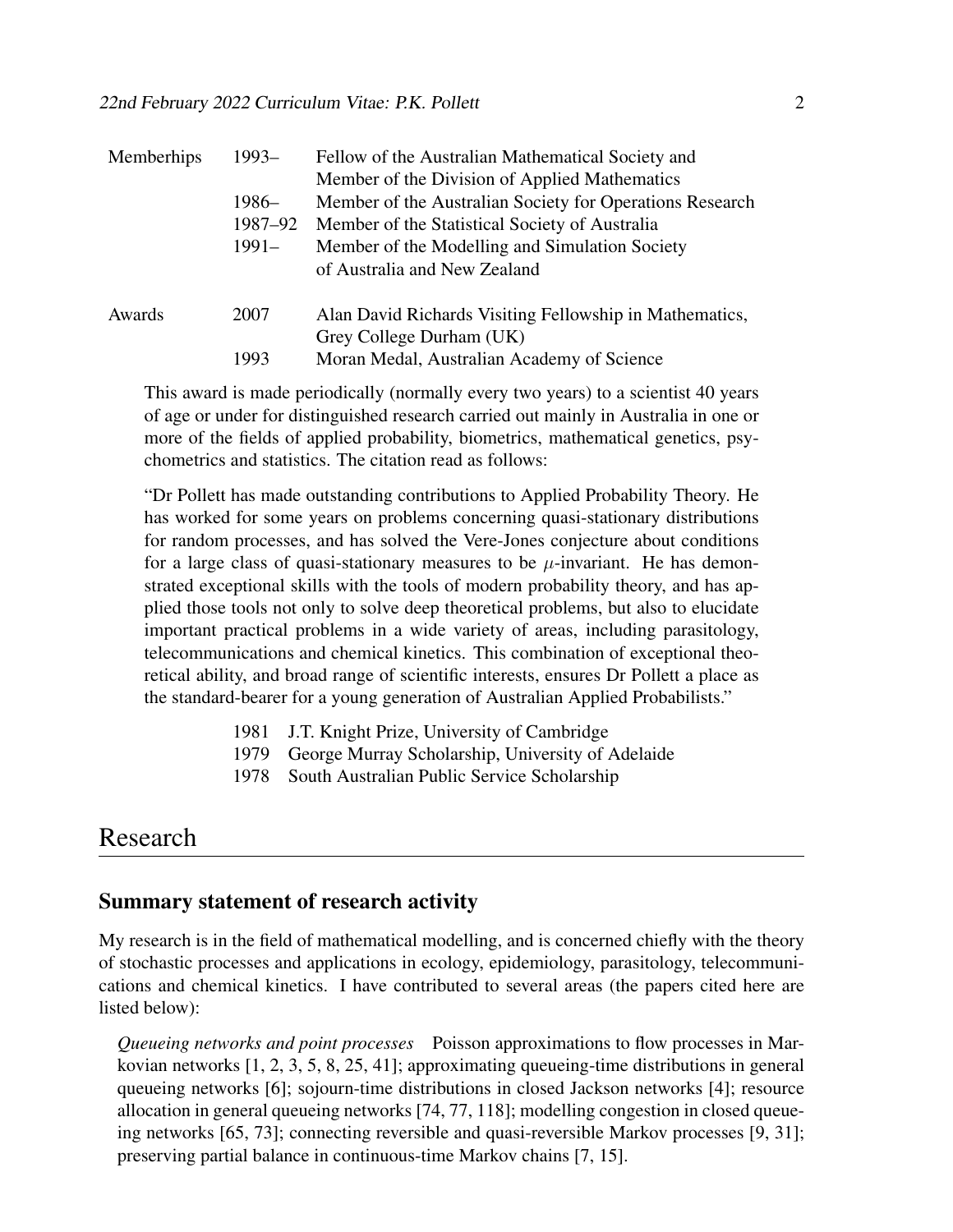*Mathematical biology* Persistence/extinction times in population models [85, 86, 91, 95, 99, 105]; modelling quasi stationarity in ecological systems [16, 20, 37, 50, 55, 64, 66, 78, 123, 137]; management, control and decision making for ecological systems [98, 100, 104, 106, 112, 121, 133, 142, 162, 163, 164]; population processes with random initial conditions [132]; statistical inference for population models [100, 102, 116, 117, 120, 130, 131, 141, 146]; ensemble behaviour in population processes [103, 119]; pedigree analysis [148, 155]; epidemics [75, 86, 108, 140, 145]; metapopulations [112, 114, 116, 125, 126, 129, 131, 136, 139, 143, 144, 151, 152, 154, 156, 157, 158, 159].

*Modelling of telecommunications systems* Analysis of response times and optimal allocation of effort in message and packet switching networks [11, 54, 172]; Monte Carlo estimation of blocking probabilities in circuit switching networks [12, 13, 18, 171]; modelling bistability in circuit switching networks with random alternative routing [28, 30, 32]; fixedpoint methods [52, 58, 81, 84, 89, 90, 174].

*Quasi-stationary distributions* The relationship between  $\mu$ -invariant measures and quasistationary distributions for absorbing Markov chains [10, 17, 21, 34, 35, 38, 45, 47, 48, 49, 63, 70, 71, 72]; quasi-stationarity distributions for Markov chains with positive drift [60, 69]; centre manifolds and quasi-stationary distributions [24]; quasi-stationary distributions in chemical kinetics [14, 19], epidemics [75] and ecological models [16, 20, 37, 50, 55, 64, 66, 78]; limiting-conditional distributions for birth-death processes [53, 56]; algorithms for computing stationary and quasi-stationary distributions for Markov chains with sparse transition structure [39, 43]; quasi-stationary distributions for reducible Markov chains [113, 122]; quasi-stationary distributions for quasi-birth-death processes [46, 51, 57]; bounds for the decay parameter for birth-death process [109]. For a recent review see [147].

*Markov chain theory* Classification of continuous-time Markov chains [22]; invariant measures for explosive Markov chains [26]; the construction of Markov chains with a given invariant measure [27, 35, 42, 94, 97]; the existence of stationary distributions [40]; similar Markov chains [79]; path integrals [87, 83, 88, 175]; uniqueness criteria [96].

*Diffusion approximations* Diffusion approximations in parasitology [23], epidemics [75], ecological systems [76], telecommunications networks [30], queues [107] and chemical kinetics [33].

*Branching models* The collision branching process [92], weighted Markov branching processes [101, 128], quasi-stationary distributions [21].

*Miscellaneous* Dual constructions for pure-jump Markov processes [44]; Monte Carlo simulation of finite-state Markovian models [29]; acyclicity in random graphs [173]; network models for seismicity [61]; the SIS logistic epidemic [86]; first passage times in the Ehrenfest model [110, 176]; stochastic models for the spread of HIV [108]; statistical inference [102, 107, 117, 130, 138, 141, 153]; queues [107, 127, 160]; quantitative risk stratification [115]; fault diagnosis in distributed systems [134, 135, 150]; set-valued dynamical systems [149].

A detailed description of my research, as well as java applets that illustrate some of my work, can be found here: http://www.maths.uq.edu.au/ $\tilde{ }$ pkp/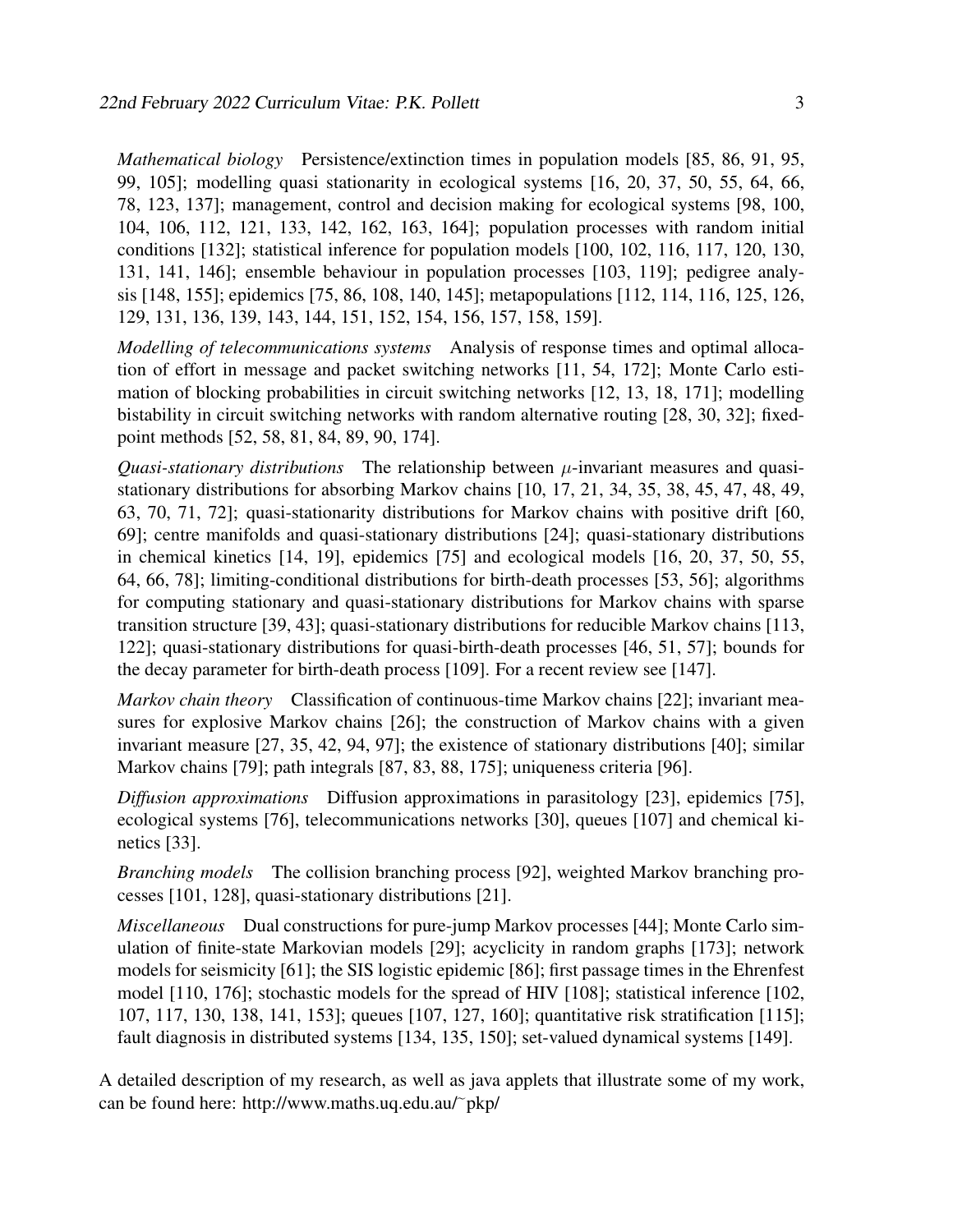### Research funding

- ARC Discovery Grant (DP150101459) 2015–17 [with Andrew Barbour, Nathan Ross, and Aihua Xia (The University of Melbourne)]: "Random Discrete Structures: Approximations and Applications", \$591,800.
- ARC Centre of Excellence (CE140100049) 2014–21 [with Nigel Bean and Matthew Roughan (The University of Adelaide), Peter Bartlett, Kevin Burrage, Kerrie Mengersen, Anthony Pettitt and Ian Turner (QUT), Robert Kohn (The University of New South Wales), Jan DeGier, Aurore Delaigle, Peter Forrester, Peter Hall and Peter Taylor (The University of Melbourne), Dirk Kroese (The University of Queensland), and John Geweke, Louise Ryan and Matt Wand (University of Technology, Sydney)]: "Centre of Excellence for Frontiers in Mathematics and Statistics" (ACEMS), \$20,000,000.
- ARC Discovery Grant (DP140100654) 2014–16: "Understanding the effects of individual variation on population dynamics", \$384,000. (This grant was relinquished in favour of the ARC Centre of Excellence for Frontiers in Mathematics and Statistics.)
- ARC Discovery Grant (DP120102398) 2012–14 [with Kostya Borovkov, Andrew Barbour and Aihua Xia (University of Melbourne), Alexander Novikov (University of Technology, Sydney), Malwina Luczak (University of Sheffield) and Gesine Reinert (Oxford University)]: "Random network models with applications in biology", \$300,000.
- ARC Discovery Grant (DP110101929) 2011–13 [with Nigel Bean and Joshua Ross (University of Adelaide) and Peter Taylor (University of Melbourne)]: "New methods for improving active adaptive management in biological systems", \$255,000.
- ACERA Project Grant (Project 0902) 2008–09 [with Hugh Possingham, Ecology Centre, University of Queensland]: "Strategies for managing invasive species in space: deciding whether to eradicate, contain or control", \$71,346.
- ARC Linkage Grant (LP0882316) 2008–10 [with Janet Lanyon (University of Queensland) and Jennifer Ovenden and Damien Broderick (Queensland Department of Primary Industries and Fisheries), with collaborating organizations Queensland Department of Primary Industries and Fisheries, Consolidated Rutile Ltd and Sea World]: "Animal movement between populations deduced from family trees: a test case on dugongs in southern Queensland", \$225,000.
- ARC Centre of Excellence (CE0348217) 2008–10 [with Tony Guttmann, Peter Hall, Peter Taylor, Aleks Owczarek, Kostya Borovkov and Richard Brak (University of Melbourne), Richard Brent, David Hill and Chris Heyde (The Australian National University), Tony Dooley, Ian Sloan, Gary Froyland and Matthew England (University of New South Wales) and Reinout Quispel (La Trobe University)]: "Centre of Excellence for Mathematics and Statistics of Complex Systems" (MASCOS), \$1,800,000.
- ARC Centre of Excellence (CE0348217) 2003–07 [with Tony Guttmann, Peter Taylor, Aleks Owczarek, Kostya Borovkov, Aihua Xia and Richard Brak (University of Melbourne), Peter Hall and Chris Heyde (The Australian National University), Tony Dooley, Ian Sloan and Colin Rogers (University of New South Wales) and Reinout Quispel (La Trobe University)]: "Centre of Excellence for Mathematics and Statistics of Complex Systems" (MASCOS), \$10,906,575.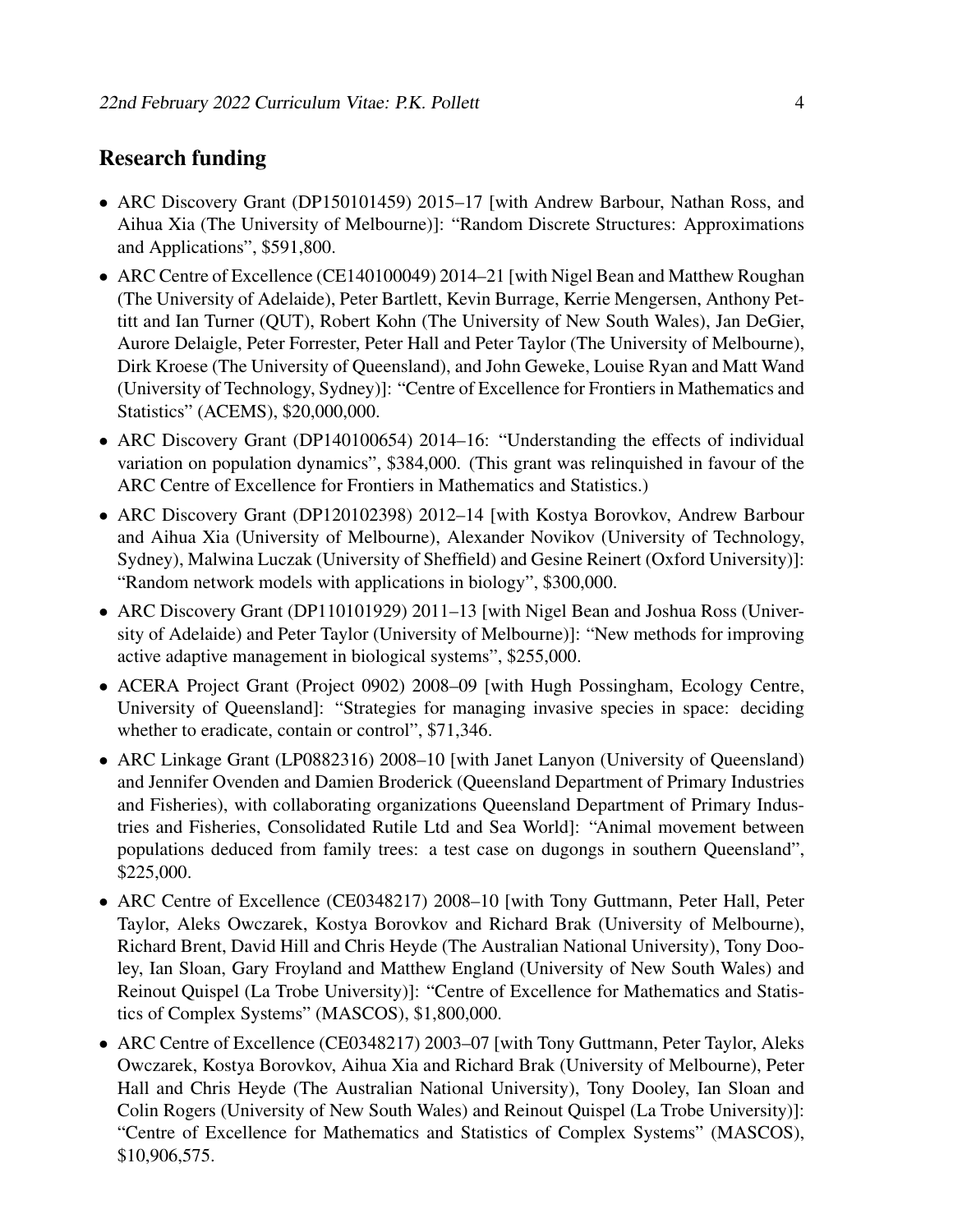- Hong Kong Research Grants Council Earmarked Research Grant, 2006–07 [with Anyue Chen (University of Hong Kong) and Eric Renshaw (University of Strathclyde)]: "Stochastic Modelling of Interacting Branching Systems", HK\$250,000.
- Queensland State Government Centre of Excellence Project Grant, 2003–07: "Stochastic Models for Complex Biological Systems", \$125,000.
- ARC Discovery Grant, 2002–04 [with Nigel Bean and Peter Taylor (University of Adelaide), and Dirk Kroese (University of Queensland)]: "Operator-Analytic Methods in Telecommunication Systems", \$183,611.
- ARC Large Grant, 2001–03: "Analytical and Computational Methods for Studying Explosive Random Processes", \$195,000.
- University of Queensland International Collaborative Research Award, Category 2, 1998–99: "Mathematical Models for Stress-Release and Transfer", \$846.
- ARC Large Grant, 1997–99: "Analytical and Computational Methods for Assessing the Performance of Telecommunications Networks", \$150,000.
- ARC Large Grant, 1996–98 [with Bill Henderson, Charles Pearce and Peter Taylor (University of Adelaide)]: "Matrix-Analytic Methods in Applied Probability", \$201,000.
- ARC Large Grant, 1995–97: "Analytical and Computational Methods for Modelling Evanescent Random Processes", \$170,948.
- University of Queensland, Category R1 Quality Funds (within priority area of *High Performance Computing*), 1995: "Computational Modelling of Large-Scale Stochastic Systems", \$8,000.
- Australian Telecommunications and Electronics Research Board, Research Grant, 1992 [with Kevin Burrage (University of Queensland)]: "Parallel Algorithms for Estimating the Performance of Telecommunications Networks", \$6,000.
- ARC Large Grant, 1992–94: "Analytical and Computational Methods for Modelling Evanescent Random Processes", \$141,700.
- University of Queensland, Special Project Grant, 1991: "Analytical and Computational Methods for Modelling Evanescent Random Processes", \$15,000.
- ARC Large Grant, 1989–91: "Methods for Approximating the Behaviour of Chemical Processes and Ecological Systems", \$114,047.

# Keynote/Plenary addresses

- "Quasi-stationary distributions", 10th International Conference on Matrix-Analytic Methods in Stochastic Models (MAM10), University of Tasmania, Hobart, Australia, 13–15 February 2019.
- "Metapopulations in evolving landscapes", 61st Annual Meeting of the Australian Mathematical Society, Macquarie University, Sydney, Australia, 12–15 December 2017.
- "A metapopulation model incorporating landscape dynamics", 2nd International Conference on Current Progress in Mathematics and Sciences (ISCPMS), Margo Hotel, Depok (southern Jakarta), 1–2 November 2016.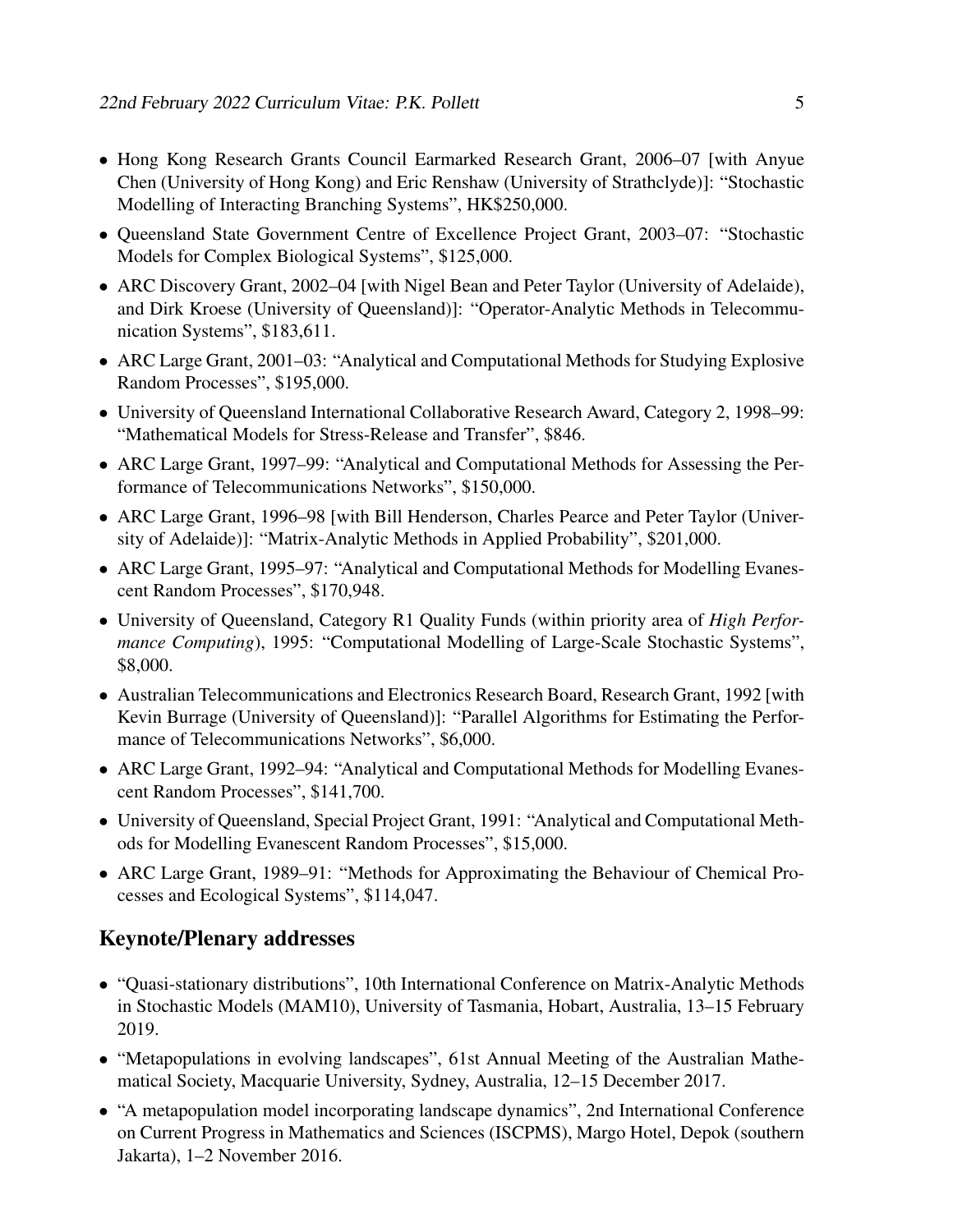- "Population networks with local extinction probabilities that evolve over time", Special session on Probability, 59th Annual Meeting of the Australian Mathematical Society, Flinders University, Adelaide, Australia, 28 September–1 October 2015.
- "Quasi-stationary distributions: then and now", Symposium on Stochastic Processes in honour of Erik van Doorn on the occasion of his retirement, University of Twente, 26 September 2014.
- "Stochastic models for population networks", Invited Short Course, School on Information and Randomness (IR2008), Centre for Mathematical Modelling, University of Chile, 15–19 December 2008.
- "Ensemble behaviour in population processes", 4th Australian Postgraduate Workshop on Stochastic Processes and Modelling, University of Adelaide, Adelaide, Australia, 10–13 February 2008.
- "Modelling the long-term behaviour of evanescent processes", 42nd Australasian Applied Mathematics Conference (ANZIAM 2006), Mansfield, Victoria, Australia, 5–9 February 2006.
- "Stochastic models and their deterministic analogues", 2nd Australian Postgraduate Workshop on Stochastic Processes and Modelling, University of Melbourne, Melbourne, Australia, 12–15 February 2006.
- "Quasi-stationary distributions", Fields Institute Workshop on Large Deviations and Rare Events in Networks, University of Ottawa, Ottawa, Canada, 4–5 July 2005.
- "Tony Pakes' contributions to applied probability", Workshop in Honour of Tony Pakes on the Occasion of his 60th Birthday, Department of Mathematics and Statistics, University of Western Australia, Perth, Australia, 2 October 2001.
- "Identifying Markov chains with a given invariant measure", International Workshop on Markov Processes and Controlled Markov Chains, Changsha, China, 22–28 August 1999.
- "Fixed point methods for loss networks", International Conference on Probability Theory and its Applications, Korea Advanced Institute of Science and Technology, Taejon, Korea, 24–26 February 1998.
- "Modelling bistablity in telecommunications network", the 32nd Australasian Applied Mathematics Conference (ANZIAM96), Masterton, New Zealand, 4–8 February 1996.

### Invited conference talks

Additionally, I have given 24 invited conference talks at national and international meetings, including three invitations (1994, 1998 and 2003) to participate in the prestigious Oberwolfach meetings.

• "Infinite-patch metapopulation models: branching, convergence and chaos", 40th Conference on Stochastic Processes and their Applications, Chalmers University of Technology, Gothenburg, Sweden, 11–15 June 2018.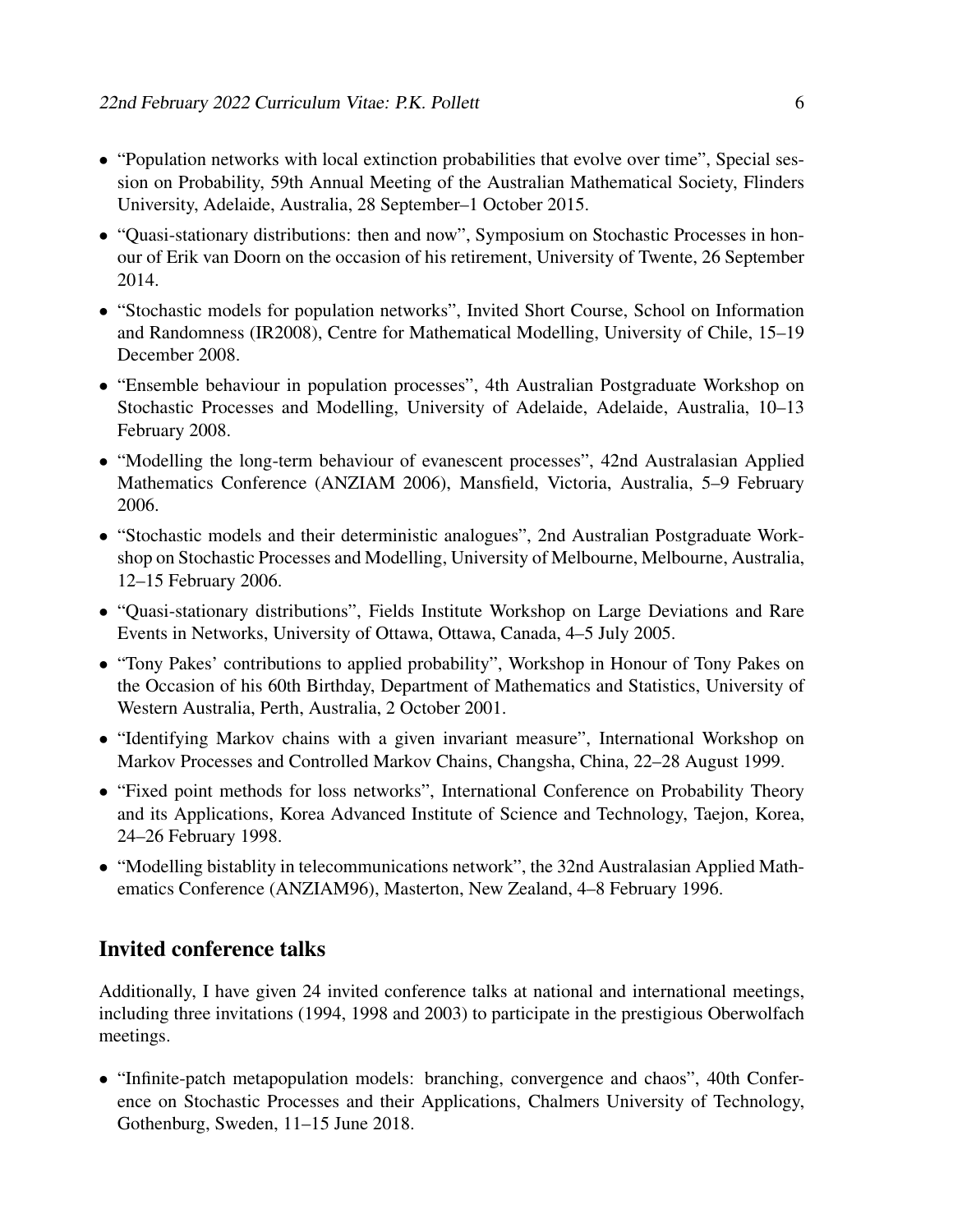- "Birth-death processes and orthogonal polynomials", ACEMS Workshop on Stochastic Processes and Special Functions, University College, The University of Melbourne, Melbourne, Australia, 13–14 August 2015.
- "An SIS epidemic in large population with individual variation", Institute of Mathematical Statistics (IMS) Annual Meeting, Sydney, 7–10 July 2014.
- "The limiting behaviour of a patch occupancy model", Workshop on Stochastic Networks, University of Auckland, 12–13 April 2012.
- "Point processes and patch survival in metapopulations", 3rd Wellington Workshop in Probability and Mathematical Statistics, Victoria University of Wellington, Wellington, 28–29 November 2011.
- "Limit theorems for chain-binomial population models", Workshop on Discrete Mathematics and Probability in Networks and Population Biology, Institute for Mathematical Sciences, National University of Singapore, Singapore, 9–13 May 2011.
- "Stochastic models for population networks", International Workshop on Complex Systems and Networks (IWCSN08), Australian National University, 1–3 October 2008.
- "Costs and decisions in population models" (with Joshua Ross–two speakers), Workshop on Stochastics and their Applications, University of South Australia, 27 September–1 October 2004.
- "Evaluating the total cost of a random process over its lifetime", Winter School in Mathematics and Computational Biology, University of Queensland, 5–9 July 2004.
- "Identifying Markov chains with a given invariant measure", Oberwolfach Applied Probability Meeting, Mathematisches Forschungsinstitut Oberwolfach, Germany, 30 November–6 December 2003.
- "Similar Markov chains", Symposium in Honour of David Vere-Jones on the Occasion of his 65th Birthday, Victoria University of Wellington, Wellington, New Zealand, 19–21 April 2001.
- "Quasistationarity of continuous-time Markov chains with positive drift", Oberwolfach Applied Probability Meeting, Mathematisches Forschungsinstitut Oberwolfach, 29 November–5 December 1998.
- "Optimal allocation of effort in general queueing networks", 4th Conference of the Association of Asia-Pacific Operational Research Societies, Melbourne, Australia, 30 November–4 December 1997.
- "Quasistationarity in Markovian models", 3rd International Symposium on Probability and its Applications, Park City, Utah, 30 July–1 August 1997.
- "Estimating blocking probabilities in telecommunications networks with linear structure", Sydney International Statistical Congress (SISC96), Sydney, Australia, 8–12 July 1996.
- "Modelling random fluctuations in a bistable telecommunications network", Workshop on Stochastic Networks (SISC96 satellite meeting), University of Sydney, 13 July 1996.
- "Quasi-stationary distributions for continuous-time Markov chains", 6th Latin American Congress on Probability and Mathematical Statistics, Valparaíso, Chile, 20–24 November 1995.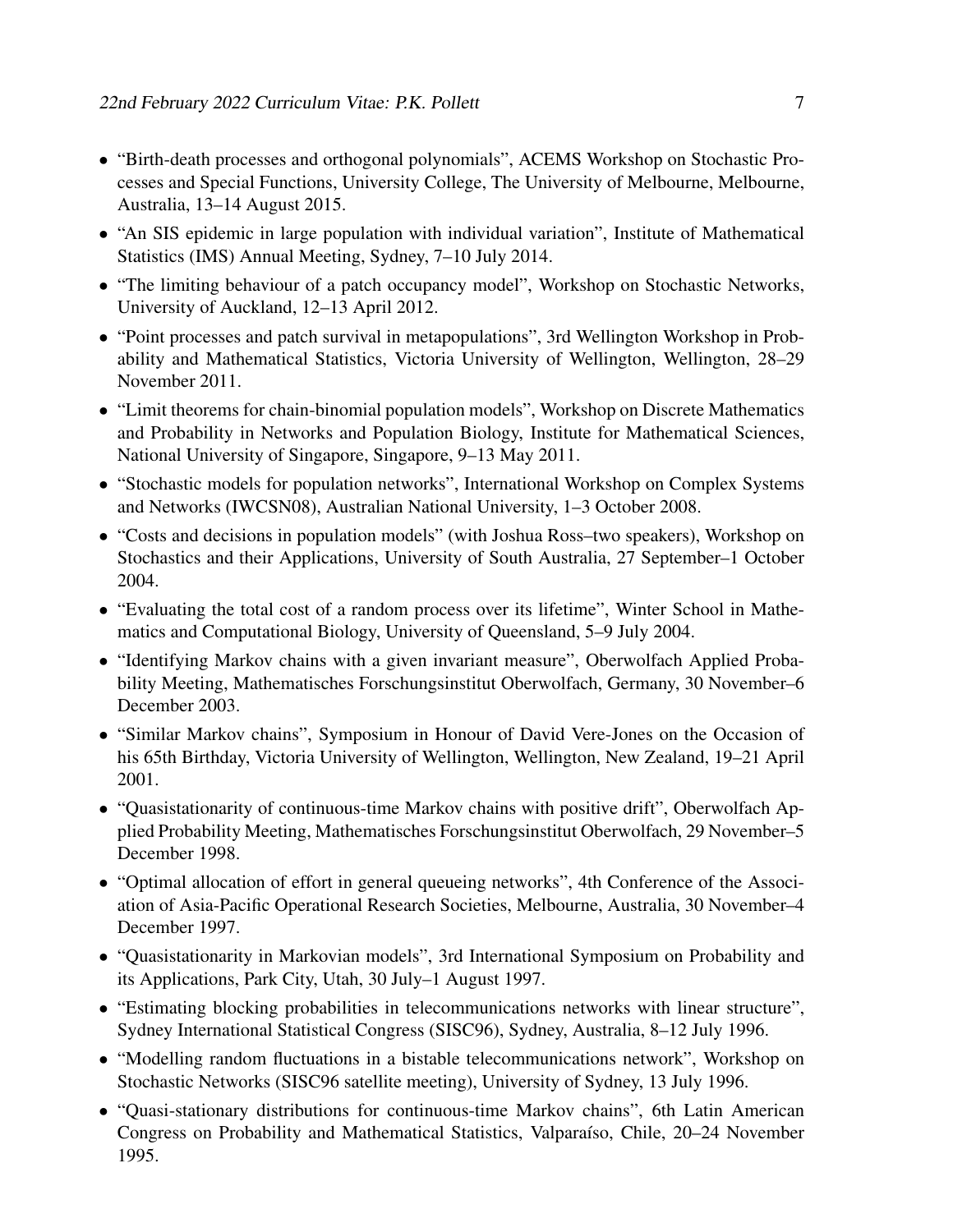- "Poisson approximations for traffic processes in telecommunications networks", International Workshop on Applied Probability (Numazu95), Numazu, Japan, 9–13 July 1995.
- "Quasi-stationary distributions for continuous-time Markov chains", International Conference on Applied Probability and Time Series Analysis (in honour of Joe Gani and in memory of Ted Hannan), Athens, Greece, 22–26 March 1995.
- "Analytical and computational methods for modelling evanescent random processes", Oberwolfach Applied Probability Meeting, Mathematisches Forschungsinstitut Oberwolfach, 5–9 December 1994.
- "GASP: Graphical Aids for Stochastic Processes", Quarterly meeting of Brisbane Mathematics Teachers, July 1993.
- "Quasi-stationary distributions for evanescent Markov chains", Workshop on Stochastic Systems, The Australian National University, May 1991.
- "Sojourn times in closed queueing networks", The British National Conference on Modelling of Networks, Cambridge, May 1985.
- "Distributional approximations for networks of quasi-reversible queues", The International Workshop on Stochastic Calculus and its Applications, Swansea, 11-15 April 1983.

### Contributed conference talks

I have given over 80 contributed conference talks at national and international meetings. Those given in recent years are listed below.

- "Population networks with no occupancy ceiling", 57th ANZIAM Conference (virtual), 31 January-5 February 2021.
- "High-density limits for infinite occupancy processes", 64th Annual Meeting of the Australian Mathematical Society (virtual), 8-11 December 2020.
- "Health system demand and the spread of COVID-19", ACEMS COVID-19 Research Workshop (online), 17 June 2020.
- "Infinite-patch metapopulation models: branching, convergence and chaos", 7th Conference on Mathematical Models in Ecology and Evolution (MMEE 2019), University of Lyon, Lyon, 16-19 July 2019.
- "Infinite-patch metapopulation models: branching, convergence and chaos", 40th Conference on Stochastic Processes and their Applications, Chalmers University of Technology, Gothenburg, Sweden, 11-15 June 2018.
- "Metapopulations in evolving landscapes", 5th Conference on Mathematical Models in Ecology and Evolution (MMEE 2017), City University of London, London, 10-12 July 2017.
- "Where are the bottlenecks?", European Conference on Queueing Theory, Toulouse, France, 18-20 July 2016.
- "Metapopulations in dynamic landscapes", International Workshop on Monte Carlo Methods for Spatial Stochastic Systems (MCMSS 2015), Emmanuel College, The University of Queensland, Brisbane, Australia, 21-23 July 2015.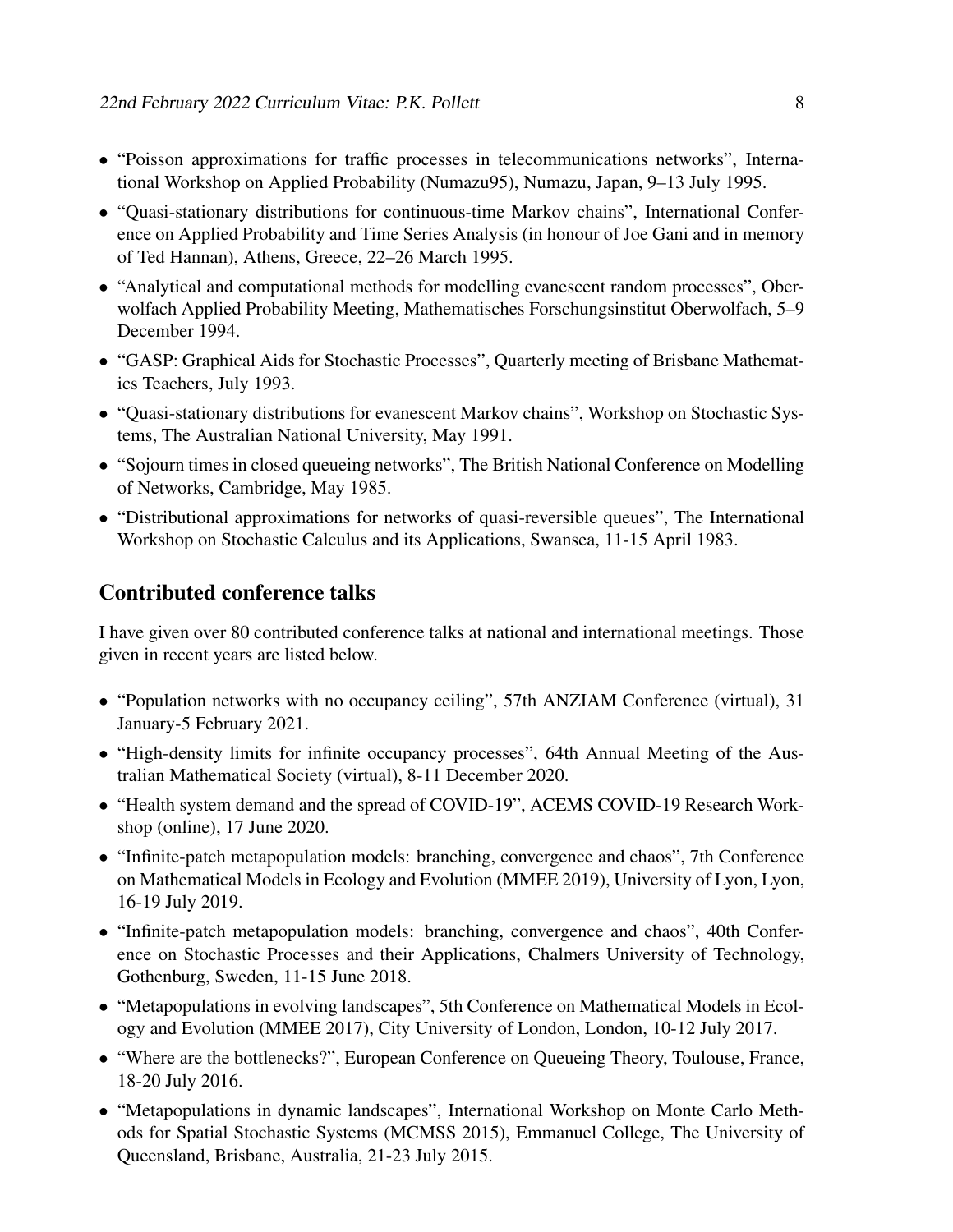- "Metapopulations with dynamic extinction probabilities", 4th Conference on Mathematical Models in Ecology and Evolution (MMEE 2015), Collége de France, Paris, 8-10 July 2015.
- "Metapopulations with dynamic extinction probabilities", 4th Australia and New Zealand Applied Probability Workshop, University of Adelaide, Adelaide, Australia, 6-11 April 2015.
- "Metapopulations in dynamic landscapes, ACEMS Retreat", Calypso Plaza Resort, Coolangatta, Australia, 29-30 January 2015.
- "An SIS epidemic in large population with individual variation", ASC-IMS Meeting, Australian Technology Park, Sydney, Australia, 7-10 July 2014.
- "Interaction between habitat quality and an Allee-like effect in metapopulations", 19th Biennial Congress on Modelling and Simulation (MODSIM2011), Perth Convention Exhibition Centre, Perth, Australia, 12-16 December 2011.

Additionally, I have given over 80 invited research seminars at academic and research institutions throughout the world.

### Supervision of research staff

I have supervised the following postdoctoral fellows / research fellows:

- Gopal Nair (now Associate Professor within the School of Mathematics, University of Western Australia)
- Mark Bebbington (now Professor of Geostatistics, Volcanic Risk Solutions, Massey University)
- Owen Jones (now Professor of Operational Research within School of Mathematics, Cardiff University)
- Andrew Hart (now Research Scientist within the Centre for Mathematical Modelling, University of Chile, Santiago)
- William Millan
- Martin O'Hely (now Postdoctoral Research Fellow in Biostatistics/Bioinformatics within the School of Medicine, Deakin University)
- Hanjun Zhang (now Professor of Mathematics within the School of Mathematics and Computational Science, Xiangtan University)
- Iadine Chadès (now Team Leader, Principal Research Scientist at CSIRO Land and Water)
- Ross McVinish (now Lecturer in Statistics within the UQ School of Mathematics and Physics)
- Peter Braunsteins (now Postdoctoral Fellow within The Network Centre, University of Amsterdam)
- Liam Hodgkinson, PhD (2015–18) (now Research Fellow within the Department of Statistics at UC Berkeley)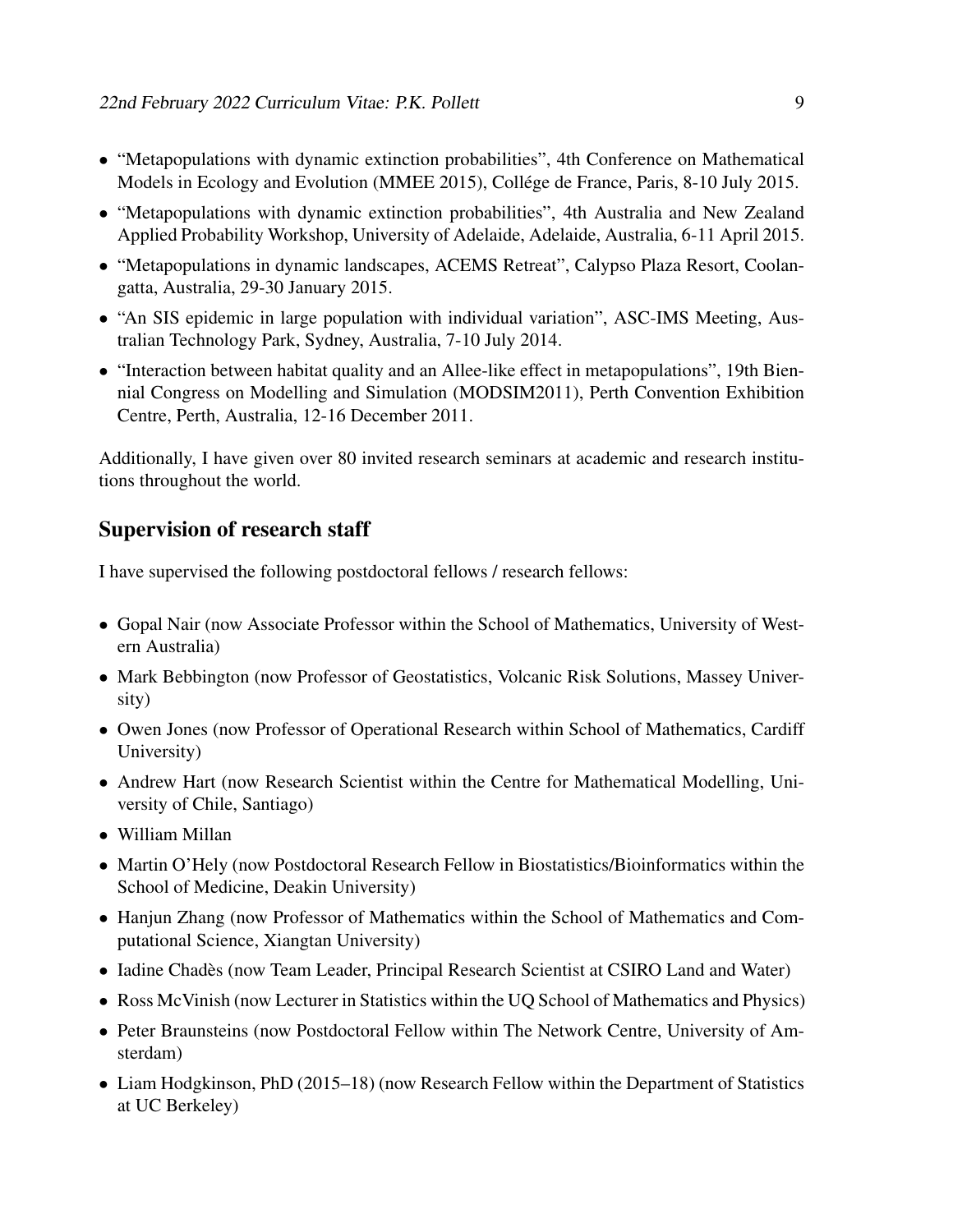# Teaching

### Teaching experience

I have over 35 years of teaching experience at several institutions, and have a taught a broad range of courses, including a large amount of service teaching, in areas as diverse as mathematical analysis, communication theory, computer-intensive statistics, exploratory data analysis, linear algebra, mathematical programming, optimization, probability theory, simulation, statistical inference, stochastic modelling, and, operations research. Courses lectured in recent years at the University of Queensland are as follows:

| MP115           |                   | Linear Algebra and Applications I                                   |
|-----------------|-------------------|---------------------------------------------------------------------|
| <b>MS101</b>    | $\equiv$          | Elements of Probability I                                           |
| <b>ME206</b>    | $\qquad \qquad -$ | Statistics for Process Engineers*                                   |
| MS213           | $\equiv$          | Introductory Data Analysis*                                         |
| MS262           | $\qquad \qquad -$ | Probability Models for Engineering and Science*                     |
| <b>ME308</b>    | $\qquad \qquad =$ | Probability Models for Engineers*                                   |
| MS303           | $\equiv$          | <b>Stochastic Processes III</b>                                     |
| <b>MS308</b>    | $\qquad \qquad =$ | Probability Theory III                                              |
| MS472           | $\equiv$          | <b>Stochastic Processes IV</b>                                      |
| MS484           | $\equiv$          | <b>Computer-Intensive Statistics and Simulation IVH</b>             |
| MS486           |                   | <b>Communication Theory IVH</b>                                     |
| <b>STAT2003</b> |                   | Probability & Statistics                                            |
| <b>STAT2201</b> |                   | Analysis of Engineering & Scientific Data*<br>$\equiv$              |
| <b>STAT2202</b> |                   | Probability Models for Engineering & Science*<br>$\equiv$           |
| <b>STAT3004</b> |                   | Probability Models & Stochastic Processes<br>$\qquad \qquad -$      |
| <b>STAT4003</b> |                   | Probability & Stochastic Processes IV<br>$\equiv$                   |
| <b>STAT4403</b> |                   | Advanced Probability & Stochastic Processes I<br>$\qquad \qquad -$  |
| <b>STAT4404</b> |                   | Advanced Probability & Stochastic Processes II<br>$\qquad \qquad -$ |
|                 |                   | *Service course                                                     |

### Postgraduate supervision

Postgraduate students for whom I was, or am, Principal Advisor:

- Richard Parsons, PhD (1984–86) "Mathematical Models for Chemical Reactions". Richard is currently Statistician at Curtin University of Technology.
- David Walker, PhD (1987–97) (Part time) " $\mu$ -Invariant Vectors and Measures, and the Construction Problem for Continuous-Time Markov Chains". David is currently Research Officer, Policy and Evaluation, Queensland Studies Authority, Queensland.
- Andrew Hart, PhD (1994–97) "Quasi-stationary Distributions for Continuous-Time Markov Chains". Andrew is currently Research Scientist in Probability and Dynamical Systems, Centro de Modelamiento Matematico, Departamento de Ingeniería Matemática, Universidad de Chile.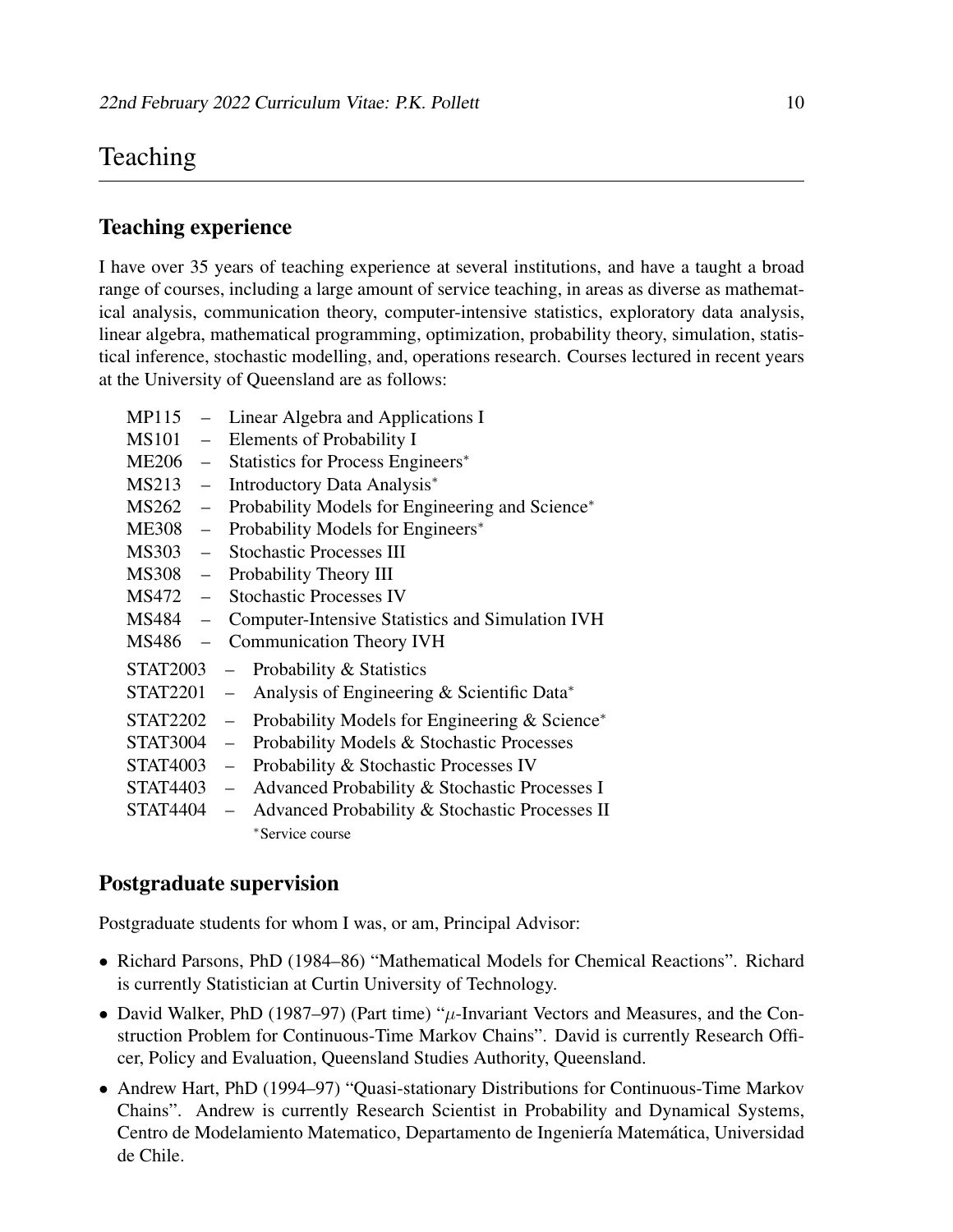- Laird Breyer, PhD (1995–97) "Quasi-stationarity and Conditioned Markov Processes". Laird is currently at large. Most recently he was Research Fellow, EU Network in Statistical and Computational Methods for the Analysis of Spatial Data, Department of Mathematics and Statistics, University of Lancaster.
- Mark Thompson, PhD (1998–2002) "Fixed Point Methods for Loss Networks". Mark is currently Senior Portfolio Manager, Plato Investment Management.
- Nicholas Denman, MPhil (2000–07) (Part-time) "Topics in Quasi Stationarity for Markov Chains". Nicholas is currently a risk consultant with Energy Edge (Brisbane) Ltd.
- Olena Kravchuk, PhD (2001–06) (Part-time) "Trigonometric Scores Rank Procedures with Applications to Long-tailed Distributions". Olena is currently Lecturer in Applied Statistics, School of Agriculture, Food and Wine, University of Adelaide.
- Ben Cairns, PhD (2002–05) "Hitting Times for Markov Population Processes Subject to Catastrophes". Ben is currently Director of Biostatistics, Our Future Health UK.
- Joshua Ross, PhD (2004–06) "Density Dependent Markov Population Processes: Models and Methodology". Joshua is currently Professor of Applied Mathematics, School of Mathematical Sciences, University of Adelaide.
- David Sirl, PhD (2004–07) "On the Analysis of Absorbing Markov Processes". David is currently Associate Professor of Statistics, School of Mathematical Sciences, University of Nottingham.
- Daniel Pagendam, PhD (2007–10) "Statistical Inference for Stochastic Processes". Daniel is currently Research Scientist with CSIRO Data 61.
- Fionnuala Buckley, PhD (2007–11) "Discrete-time Stochastic Metapopulation Models".
- Robert Cope, PhD (2009–14) "Animal Movement Between Populations Deduced from Family Trees". Robert is currently Lecturer in Statistics, School of Science and Technology, University of New England.
- Dejan Jovanovic, PhD (2009–14) "Fault Detection in Complex and Distributed Systems". ´ Dejan is currently Risk Advisor at Suncorp Group.
- Andrew Smith, PhD (2009–15) "Spatially Structured Metapopulation Models within Static and Dynamic Environments". Andrew is currently Research Officer at Australian Bureau of Statistics.
- Aminath Shausan, PhD (2010–15) "A Model for the Spread of an SIS Epidemic in a Human Population". Aminath is currently a tutor in the School of Mathematics and Physics, The University of Queensland.
- Patrick Laub, PhD (2014–18) "Computational Methods for Sums of Random Variables". Patrick is currently Lecturer in the School of Risk and Actuarial Studies, University of New South Wales.
- Liam Hodgkinson, PhD (2015–18) "Approximations for Finite Spin Systems and Occupancy Processes". Liam is currently Research Fellow within the Department of Statistics at UC Berkeley.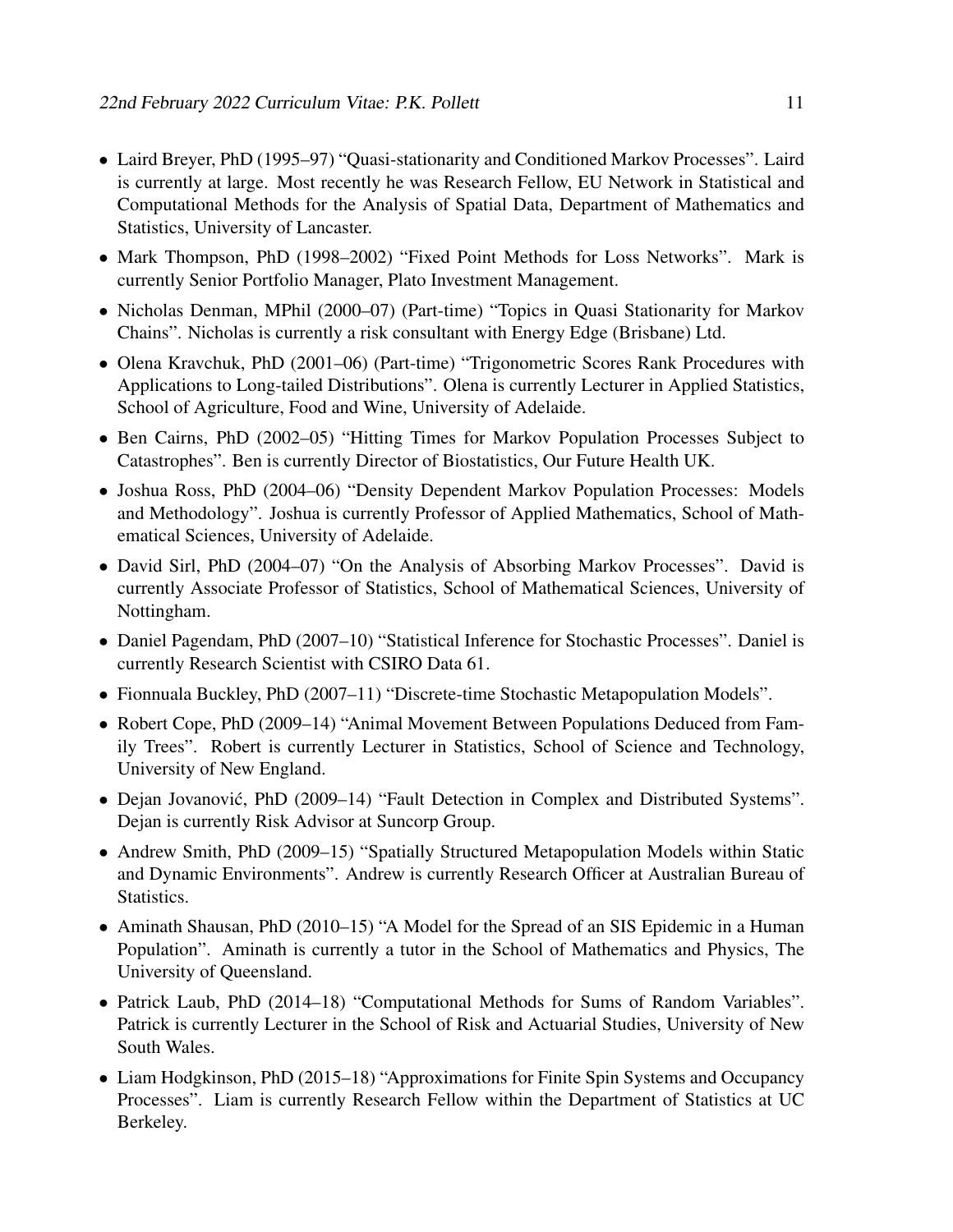Additionally, I have been associate advisor of several researcher higher degree students, and I have supervised numerous honours students and vacation scholars.

# Service and administration

From 2014–2021 I was Node Leader (UQ) of ACEMS (*ARC Centre of Excellence for Frontiers in Mathematics and Statistics*), Research Theme Leader for *Multiscale Models*. During that period I chaired the ACEMS Equity and Diversity Committee.

From 2019–2021 I served on the ARC College of Experts.

From 2013–2015 I served on the ARC College of Experts.

From 2010–2015 I served as *Postgraduate Coordinator* within the School of Mathematics and Physics, *Deputy Chair* of the *School Research Committee*, a member of the *Faculty of Science Research Higher Degree Committee*, and frequently represented the School on the *Faculty of Research Committee*.

Until UQ operations ceased at the end of 2013, I was *Director (Qld)* of the *Centre for Mathematics and Statistics of Complex Systems*, which was both the Queensland node of the ARC Centre of Excellence (MASCOS) and a School Centre within the Faculty of Science. I was responsible for managing the Centre's research and educational programmes.

I served on the Advisory Board of the UQ *Centre for Applications in Resource Management* (CARM).

I served as a member of the Australian Research Council Cluster-5 (Mathematical, Information and Computing Sciences) Excellence in Research for Australia (ERA) 2010 Research Evaluation Committee.

From 2004–2009 I was *Director of Research* within the then UQ School of Physical Sciences. I was responsible for the growth and viability of research activities across the School, and gave advice to the Head of School on research and postgraduate matters. I was *Chair of the School Research Committee* and School representative on the *Faculty Research Committee*.

I devised and, from October 1995 to February 2001, maintained the *Probability Web*. This was one of the first academic web sites and is now recognized as the main Web resource for probabilists throughout the world; see

http://www.maths.uq.edu.au/probweb/

This site has received much international recognition. It was listed among the top 500 science sites in the Springer-Verlag publication *Science on the Web* by Edward Renehan. It also received an "Editor's Choice Award" from *LookSmart*, an online Web directory maintained and edited by *Reader's Digest* (see article titled " 'World's best' rating for UQ maths sites" in *Campus Review*, March 12-18, 1997, p. 17). It was also featured in the *Scout Report for Science & Engineering*, Vol. 2, April 1999, and was highly rated by *Schoolzone* (www.schoolzone.co.uk). It was recently listed by *Current Web Contents*, which is the ISI's online equivalent of *Current Contents* for Web content.

I am a member of the Australian Mathematical Society Special Interest Group "Women in Mathematics".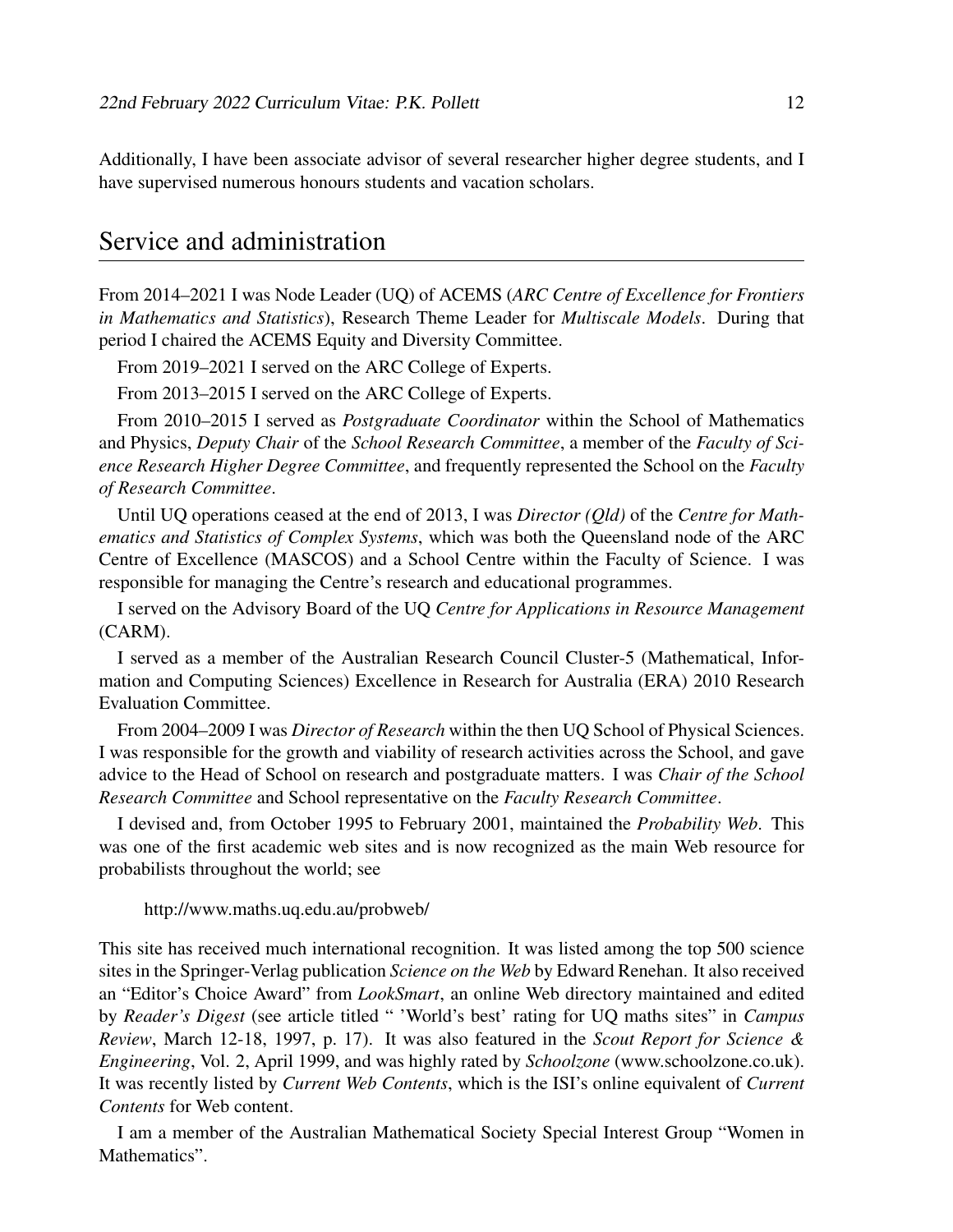I have been active in organizing conferences and conference sessions, and I have chaired sessions at numerous major national and international meetings. I have been external examiner for several DSc, PhD and MSc theses. I am frequently asked to review papers and books for Mathematical Reviews, as well as textbook proposals for publishers, and research grant and fellowship applications for various agencies, and, I do a large amount of refereeing for major international journals. I have also been interviewed several times for radio and television.

### Editorships

- Member of the Editorial Board of *Stochastic Models* (2006–2014).
- Member of the Editorial Board of *The Annals of Applied Probability* (1999–2006).
- Associate Editor of *the ANZIAM Journal* (formerly *Journal of the Australian Mathematical Society, Series B*) (1994–2007).
- Inaugural member of the Editorial Board of *Methodology & Computing in Applied Probability* (1998–2003).
- Member of the Editorial Board of *Proceedings of the 16th Biennial Congress on Modelling and Simulation*, Modelling and Simulation Society of Australia and Simulation (MOD-SIM05). Modelling and Simulation Society of Australia and New Zealand, December 2005 (ISBN: 0-9758400-2-9).

#### Conference organization

- Served on the Scientific Advisory Committee of the 20th INFORMS Applied Probability Society Conference, Brisbane, Australia, 3–5 July 2019.
- Served on the Technical Program Committee of 12th EAI International Conference on Performance Evaluation Methodologies and Tools (VALUETOOLS 2019), Universitat de les Illes Balears, Palma de Mallorca, Spain, 13–15 March 2019.
- Co-organized (with Tim Garoni) the ACEMS Workshop on Multiscale Models, Monash University, Clayton Campus, 29-30 May 2018.
- Co-organized (with Jan de Gier) the ACEMS Workshop on Multi-variable Polynomials and Stochastic Systems, Emmanuel College, The University of Queensland, 2 June 2017.
- Served on the International Advisory Committee of the Workshop "Stochastic Models and Applications to Natural, Social and Technical Systems", 16th International Conference on Computer Aided Systems Theory, Eurocast 2017, Museo Elder de la Ciencia y la Tecnolog'ia, Las Palmas de Gran Canaria, Canary Islands, Spain, 19–24 February 2017.
- Served on the Technical Program Committee of the European Conference on Queueing Theory, Toulouse, France, 18–20 July 2016.
- Co-organized (with Jan de Gier) of the ACEMS Workshop on Stochastic Processes and Special Functions, Melbourne, 13–14 August 2015.
- Co-organized (with Dirk Kroese) of the International Workshop on Monte Carlo Methods for Spatial Stochastic Systems, Brisbane, Australia, 21–23 July 2015.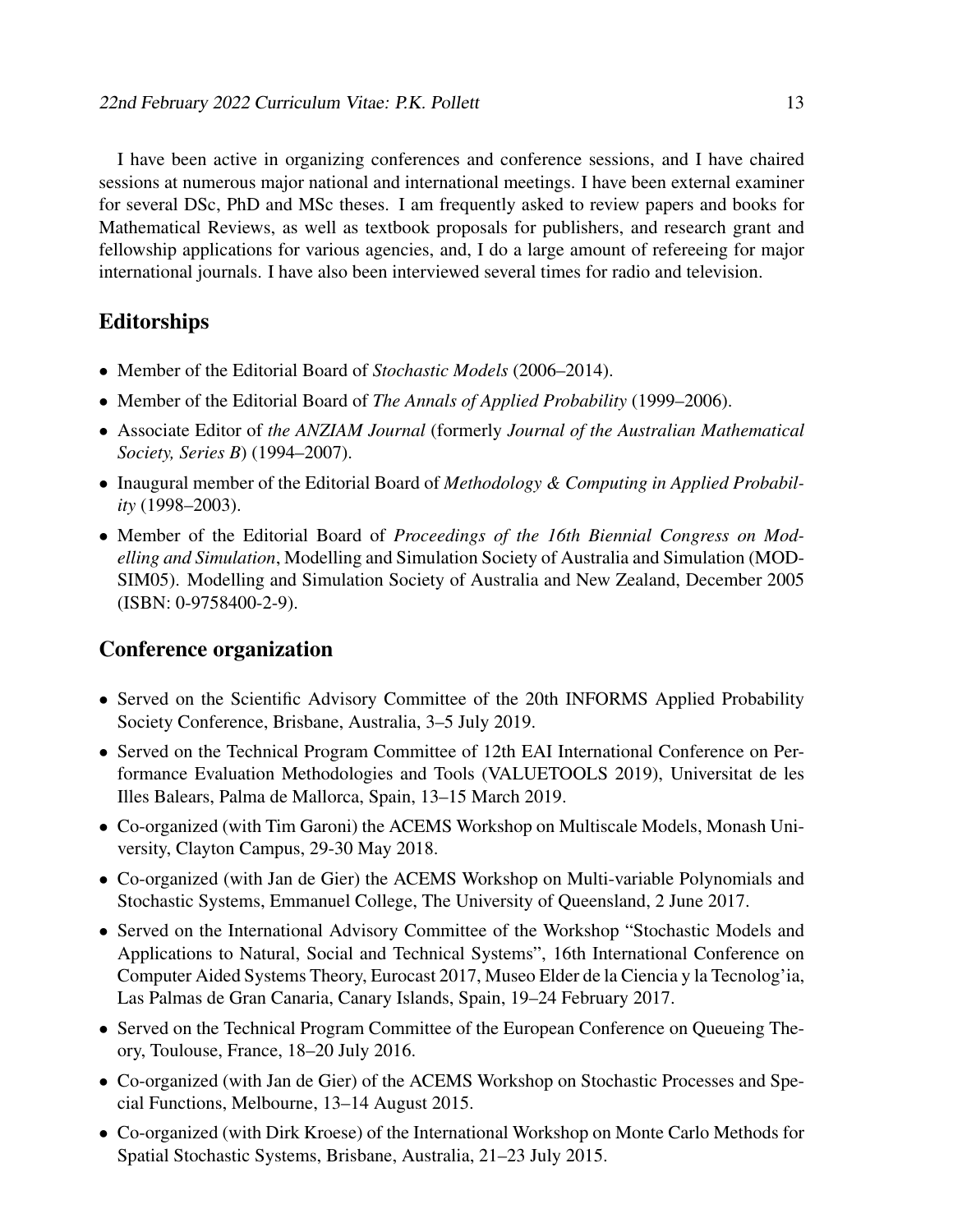- Served on the Conference Programme Committee of the 59th Annual Meeting of the Australian Mathematical Society, Flinders University, Adelaide, 28 September–1 October 2015.
- Served on the Organizing Committee of the 4th Australia and New Zealand Applied Probability Workshop, University of Adelaide, 6–11 April 2015.
- Organized a special session titled *Probability in Biology* at the Institute of Mathematical Statistics (IMS) Annual Meeting, Australian Technology Park, Sydney, 7–11 July 2014.
- Organized the ACEMS Workshop on Stochastic Systems, St Leo's College, University of Queensland, 28 April 2014.
- Organized a special session (with Ross McVinish and Aminath Shausan, University of Queensland, Geoff Mercer, Australian National University, and Joshua Ross, University of Adelaide) titled *Modelling Epidemics* at the 20th Biennial Congress on Modelling and Simulation (MODSIM13), Adelaide, Australia, 1–6 December 2013.
- Served on the Conference Programme Advisory Board of the 57th Annual Meeting of the Australian Mathematical Society, University of Sydney, 30 September–3 October 2013.
- Served on the Local Organizing Committee of the 3rd Australia and New Zealand Applied Probability Workshop, University of Queensland, 8–11 July 2013.
- Served on the Programme Committee of the 21st Australian Statistical Conference (ASC2012), Adelaide, 9–12 July 2012.
- Organized a special session (with Joshua Ross and Nigel Bean, University of Adelaide, and Peter Taylor, University of Melbourne) titled *Modelling and Decision-Making in Ecological Systems* at the 19th Biennial Congress on Modelling and Simulation (MODSIM11), Perth, Australia, 12–16 December 2011. A follow-up special issue of *Ecological Modelling* (Elsevier) will contain papers from the session. A follow-up issue of Ecological Modelling (Elsevier) contained papers from the session [*Ecological Modelling* 249 (1)].
- Served on the Programme Committee of the 2011 AMSI Summer School, University of Adelaide, 10 January–4 February 2011.
- Organized a special session (with Jerzy Filar, University of South Australia) titled *Stochastic Processes and Modelling* at the 54th Annual Meeting of the Australian Mathematical Society, University of Queensland, 27–30 September 2010.
- Organized a special session (with Fionnuala Buckley and Sam Nicol, University of Queensland) titled *Modelling and Control of Metapopulation Networks* at the 18th World IMACS Congress and MODSIM09 International Congress on Modelling and Simulation, Cairns Convention Centre, Cairns, Australia, 13–17 July 2009. A follow-up issue of Ecological Modelling (Elsevier) contained papers from the session [*Ecological Modelling* 211 (21)]. We served on the Editorial Board of the published proceedings: Proceedings of the 18th World IMACS Congress and MODSIM09 International Congress on Modelling and Simulation, Modelling and Simulation Society of Australia and New Zealand and International Association for Mathematics and Computers in Simulation, July 2009 (ISBN: 978-0-9758400-7-8).
- Organized (with Ole Warnaar, University of Queensland) *MASCOS Workshop on Stochastics and Special Functions*, University of Queensland, 22 May 2009.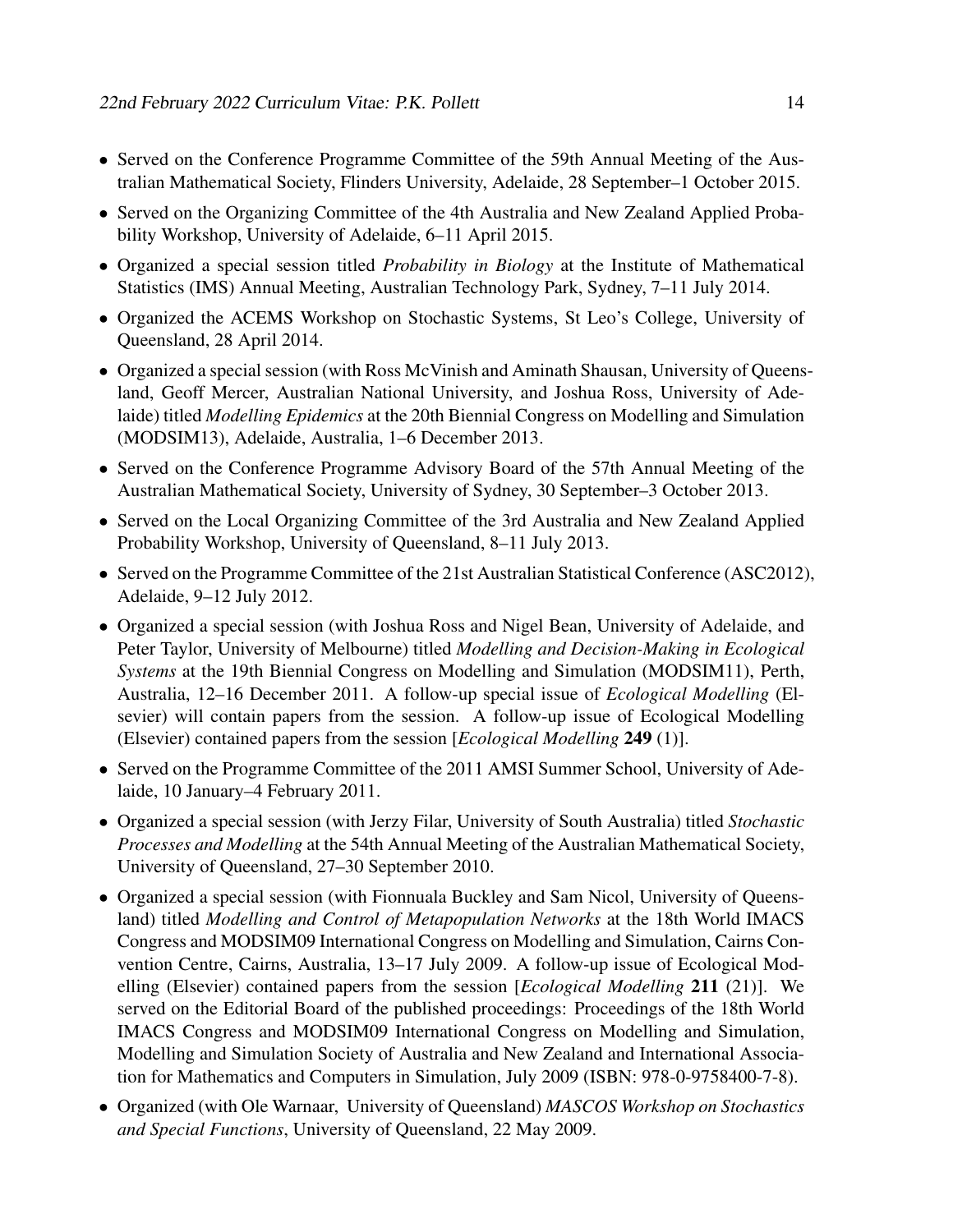- Organized a special session (with Dan Pagendam, University of Queensland) titled *Statistical Methods for Natural Systems* at 17th Biennial Congress on Modelling and Simulation (MOD-SIM07), University of Canterbury, Christchurch, New Zealand, 10–13 December 2007. We served on the Editorial Board of the published proceedings: Proceedings of the 17th Biennial Congress on Modelling and Simulation (MODSIM07), Modelling and Simulation Society of Australia and New Zealand, December 2007 (ISBN : 978-0-9758400-4-7).
- Served on the Programme Committee of the 8th Asia-Pacific Complex Systems Conference (Complex'07), Surfers Paradise Marriott Resort, Surfers Paradise, Australia, 2–5 July 2007.
- Served on the Organising Committee of the AMSI/MASCOS Industry Workshop & ICE-EM Short Course: The Mathematics of Electricity Supply and Pricing, Holiday Inn, Surfers Paradise, Australia, 22–27 April 2007.
- Served as Co-chair of the 5th International Symposium on Probability and its Applications, IMS Annual Meeting, Rio de Janeiro, Brazil, 30 July–4 August 2006.
- Served on the Advisory Committee of the 2nd Australian Postgraduate Workshop Stochastic Processes and Modelling, University of Melbourne, 12–15 February 2006.
- Organized a special session (with Joshua Ross, University of Queensland) titled *Management, Control and Decision Making for Ecological Systems* at the 16th Biennial Congress on Modelling and Simulation (MODSIM05), Melbourne, 12–15 December 2005. A followup issue of Ecological Modelling (Elsevier) contained papers from the session [*Ecological Modelling* 201 (1)]. We served on the Editorial Board of the published proceedings: Proceedings of the 16th Biennial Congress on Modelling and Simulation (MODSIM05), Modelling and Simulation Society of Australia and New Zealand, Melbourne, December 2005 (ISBN: 0-9758400-2-9).
- Served on the Programme Committee of the Stochastic Modelling of Complex Systems Conference (SMOCS05), Daydream Island, 10–16 July 2005.
- Served on the Programme Committee of the 30th Conference on Stochastic Processes and their Applications, University of California at Santa Barbara, 26 June–1 July 2005.
- Organized (with David Sirl, University of Queensland) *MASCOS Workshop on Markov Chains*, University of Queensland, 4 April 2005.
- Chair of the Advisory Committee of the 1st Australian Postgraduate Workshop Stochastic Processes and Modelling University of Queensland, 7–11 February 2005.
- Organized (with Dirk Kroese, University of Queensland) MASCOS Symposium *Multi-Agent Systems and Machine Learning*, University of Queensland, 26 November 2004.
- Served on the Organizing Committee of the 2nd Workshop on Stochastics and their Applications, Adelaide, 29 September–1 October 2004.
- Organized (with Ben Cairns, University of Queensland) *MASCOS Workshop on Metapopulations*, University of Queensland, 2nd September 2004.
- Served on the Organizing Committee of the Australian Mathematical Sciences Institute Winter School on Mathematics and Computational Biology, Brisbane, 5–9 July 2004.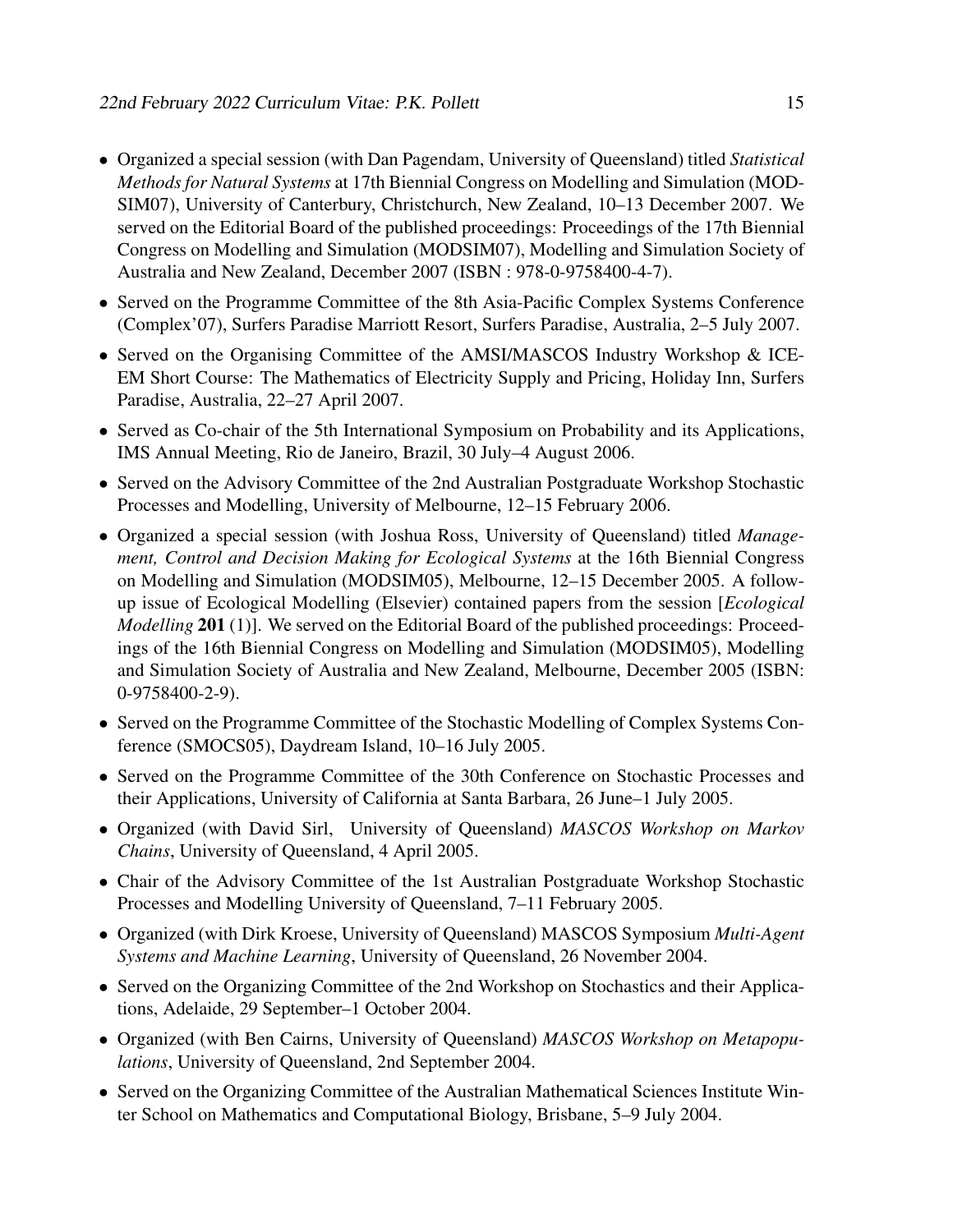- Organized a special session (with Peter Taylor, University of Melbourne) at Australian Statistical Conference (ASC 2004) to celebrate the 65th birthday of Daryl Daley and to present him with his Festschrift, Cairns, 11–16 July 2004 [the Festschrift is Volume 46 (1) of the *Australian and New Zealand Journal of Statistics*, co-edited by Taylor and me].
- Served on the Programme Committee of the 2nd International Conference in Applied Probability (IWAP 2004), University of Piraeus, Greece, 22–25 March 2004.
- Organized a session titled *Applied Probability Models for Ecological Systems* at the 2nd International Conference in Applied Probability (IWAP 2004), University of Piraeus, Greece, 22–25 March 2004.
- Organized MASCOS symposium, *The Cross-Entropy Method: a New Approach to Rare Event Simulation and Randomized Optimization*, University of Queensland, 22 January 2004.
- Served as Co-chair of the 4th International Probability Symposium, IMS Annual Meeting, Banff, Canada, 27 July–1 August 2002.
- Served on the Scientific Committee of 4th International Workshop on Matrix Analytic Methods, University of Adelaide, Adelaide, 14–18 July 2002.
- Served on the Scientific Committee of the International Workshop in Applied Probability, University of Simon Bolivar, Caracas, Venezuela, 14–17 January 2002.
- Organized a special session (with Saul Jacka, University of Warwick) titled *Conditioned Markov Processes and Quasistationarity* at the 27th Conference on Stochastic Processes and their Applications, Cambridge, UK, 9–13 July 2001.
- Organized a week-long special session (with Ruth Williams, University of California, San Diego) titled *Probability Theory and its Applications* at the Joint Meeting of the American Mathematical Society and the Australian Mathematical Society, University of Melbourne, Melbourne, 12–16 July 1999.
- Organized a special session titled *Quasi-stationary Distributions* at the 10th INFORMS Applied Probability Conference, University of Ulm, Germany, 26–28 July 1999.
- Served on the Programme Committee of the 10th INFORMS Applied Probability Conference, University of Ulm, Germany, 26–28 July 1999.
- Served on the Organizing Committee of the International Workshop on Markov Processes and Controlled Markov Chains, Changsha, China, 22–28 August 1999.
- Served on the Local Organizing Committee of the XIIth International Congress of Mathematical Physics, Brisbane, 13–19 July 1997.
- Served on the Organizing Committee of the inaugural Australia–New Zealand Applied Probability Workshop, Second Valley, South Australia, 28 September–2 October 1997.

# Refereeing

I have refereed papers for the following journals (in addition to refereeing papers for several special volumes): Advances in Applied Probability, Australian Journal of Statistics, Bulletin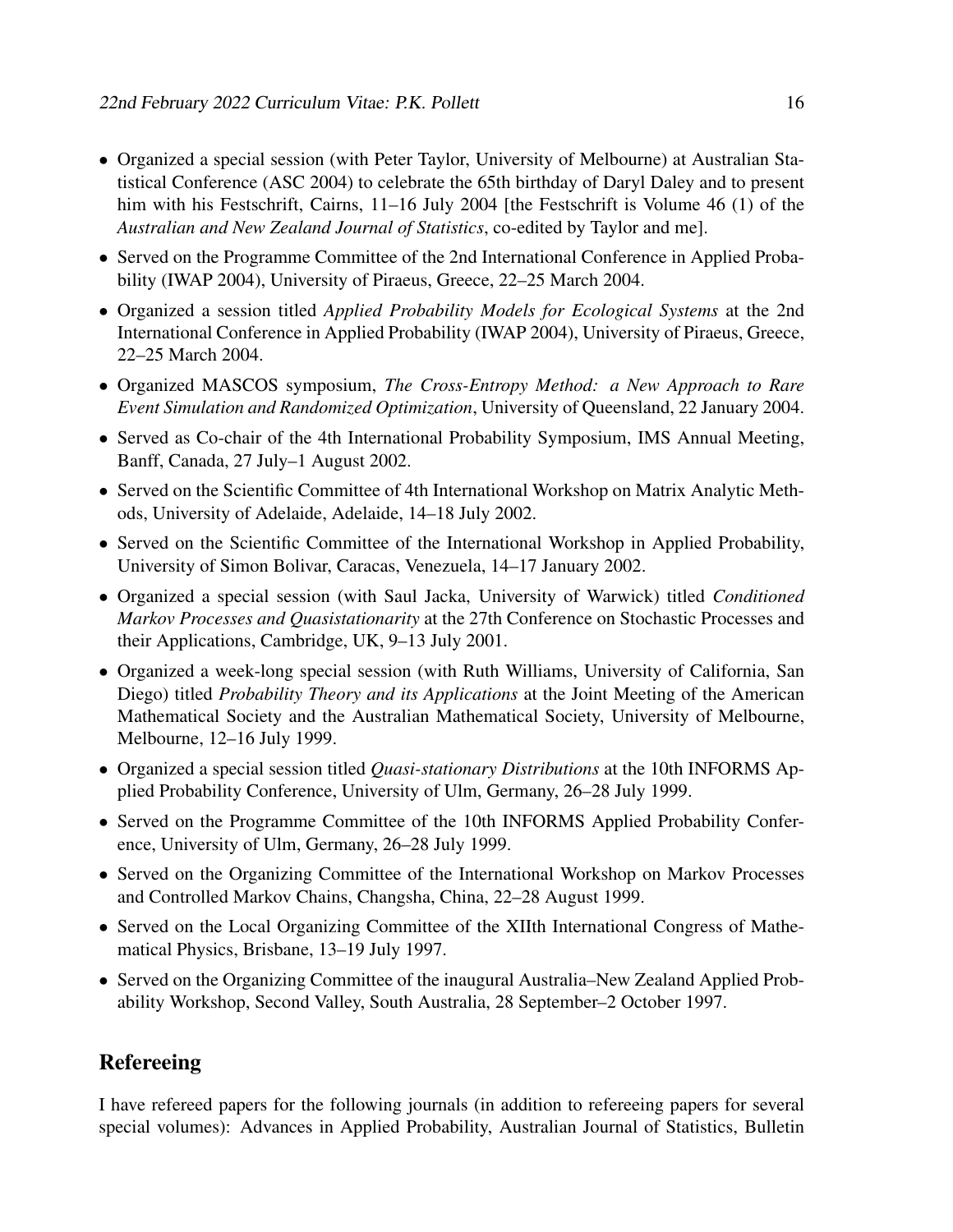of the Australian Mathematical Society, Ecological Modelling, Environmental Modeling & Assessment, International Transactions in Operational Research, Journal of Applied Mathematics & Decision Sciences, Journal of Applied Probability, Journal of Mathematical Analysis and Applications, Journal of Mathematical Biology, Journal of Theoretical Biology, Journal of Theoretical Probability, Journal of the Royal Society: Interface, Linear Algebra and its Applications, Mathematical Biosciences, Mathematical and Computer Modelling, Operations Research, Probability Theory and Related Fields, Queueing Systems, Stochastic Models, Stochastic Processes and their Applications, The Annals of Applied Probability, and The Annals of Statistics.

# Consulting and related work

I have been involved in large-scale commerical consulting projects for the Welsh National School of Medicine, the Research Laboratories of Telecom Australia, the Overseas Telecommunications Commission (OTC), Ergon Energy, the New Zealand Lotteries Commission, and Tattersall's Holdings, in addition to a variety of smaller commercial consulting jobs. I have extensive experience as an expert witness, especially in connection with patent disputes.

# Community Service

- Engaged in the Mathematicians in Schools Programme (CSIRO), 2011–2017.
- Interviewed on ABC Local Radio to give my views on the Bulgarian lotto draw controversy (the same numbers were picked in two successive draws) (17/10/2009).
- Expert witness, Federal Court Proceedings Neurizon Pty Ltd v Jupiters Limited, Q44 of 2003.
- Expert witness, Federal Court Proceedings Neurizon Pty Ltd v LTH Consulting and Marketing Services Pty Ltd, Q171 of 2001.
- Interviewed for *Drive* (ABC Local Radio) on the proposed changes to *OzLotto* (27/09/05).
- Interviewed for *National Nine News* and *Brisbane Extra* on the subject of the *Queensland Golden Casket* draw. As a result of this segment, the Golden Casket was redrawn (08/98).
- Organized a schools visit: all Year 10 students from the Christian Outreach College spent a day at the University of Queensland, during which they were introduced to computer simulation (06/94).
- Interviewed for the ABC television programme *The Investigators* to give my opinion on lotto "Wheeling" systems (07/91).
- Interviewed for an ABC Classic-FM programme on the subject of mathematics in music (08/91).
- Involved in the Australian Mathematical Olympiad Project (1989).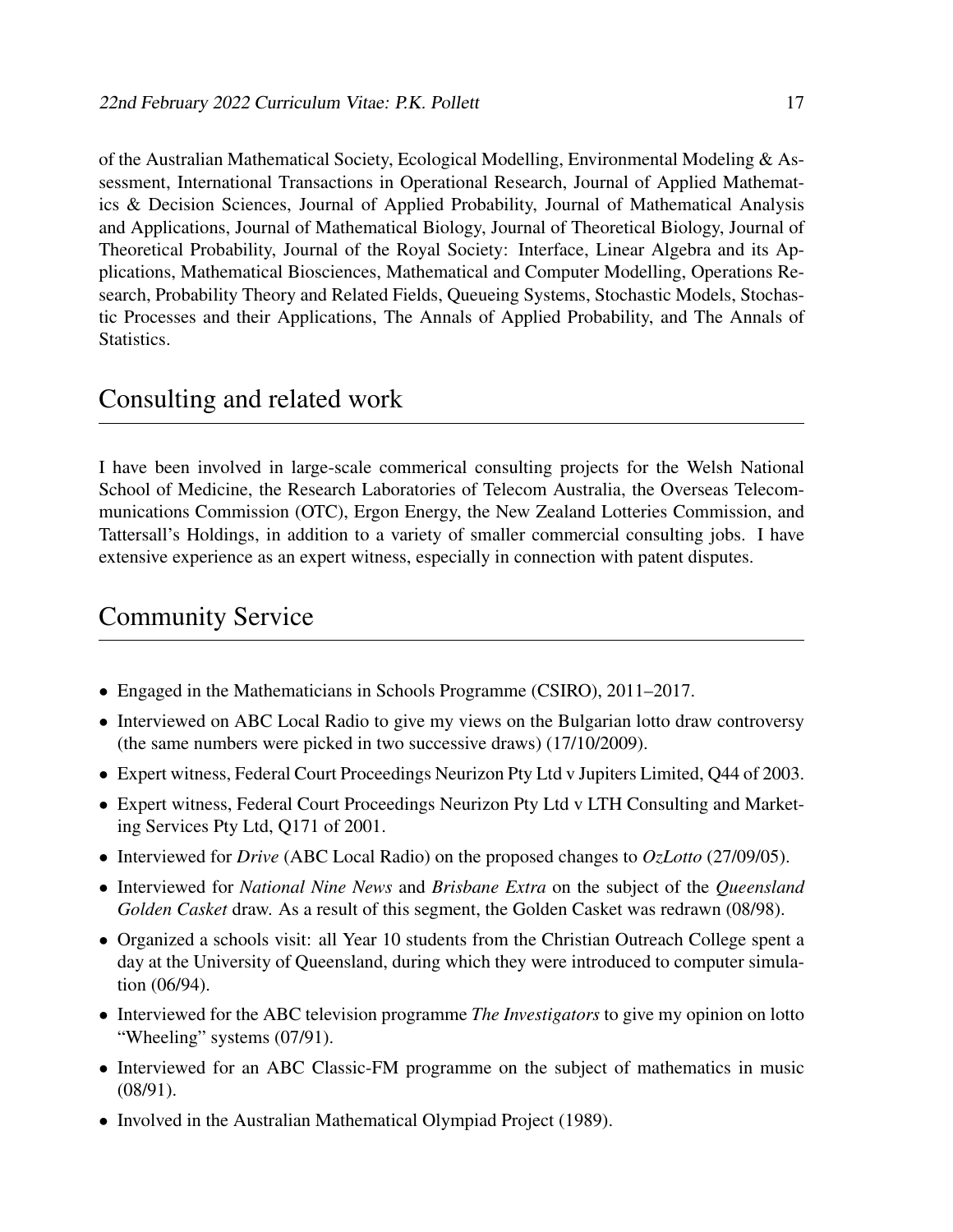# Recreational interests

These include music and sport; I am an accomplished pianist and 'cellist, and an enthusiastic tennis and bridge player. I am a member of the Brisbane Symphony Orchestra, Orchestra Corda Spiritus, and the Sinfonia of St Andrew's, my International Tennis Federation rank is ITN 5, and my current Australian Bridge Federation rank is \*National Master.

# Publications

All publications are listed below. Some have been annotated with an "MR" reference. This indicates the volume of *Mathematical Reviews* (and then the location within that volume) where a review of the paper can be found. All published papers have been annotated with a classification:  $B1 = \text{book chapter–research}, C1 = \text{article in scholarly referred journal}, C5 = \text{edited}$ volume of a refereed journal, E1 = full written paper in a refereed conference proceedings, and E2 = full written paper in an edited conference proceedings.

- [1] Pollett, P.K. (1981) *Some Distributional Approximations for Networks of Queues*, J.T. Knight Prize Essay, University of Cambridge.
- [2] Pollett, P.K. (1982) *Distributional Approximations for Networks of Queues*, Ph.D. Thesis, University of Cambridge.
- [3] Brown, T.C. and Pollett, P.K. (1982) Some distributional approximations in Markovian networks. *Advances in Applied Probability* 14, 654–671. [MR 0665299 (83j:60098)] (C1)
- [4] Kelly, F.P. and Pollett, P.K. (1983) Sojourn times in closed queueing networks. *Advances in Applied Probability* 15, 638–656. [MR 0706621 (84m:60110)] (C1)
- [5] Pollett, P.K. (1984) Distributional approximations for networks of quasi-reversible queues. In (Eds D. Williams and A. Truman) *Stochastic Analysis and Applications*, Lecture Notes in Mathematics 1095, Springer-Verlag, Berlin, pp. 108–129. [MR 0777517 (86h:60199)] (B1)
- [6] Pollett, P.K. (1984) Residual life approximations in general queueing networks. *Elektronische Informationsverarbeitung und Kybernetik* 20, 41–54. [MR 0765003] (C1)
- [7] Pollett, P.K. (1985) Altering the q-matrix: the problem of varied arrival rates. In (Eds E. A. Cousins and C. E. M. Pearce) *Proceedings of the 7th National Conference of the Australian Society for Operations Research*, Australian Society for Operations Research, Adelaide, pp. 206–234. (E1)
- [8] Pollett, P.K. (1986) Some Poisson approximations for departure processes in general queueing networks. *Statistics* 17, 393–405. [MR 0849738 (87k:60235)] (C1)
- [9] Pollett, P.K. (1986) Connecting reversible Markov processes. *Advances in Applied Probability* 18, 880–900. [MR 0867091 (88d:60189)] (C1)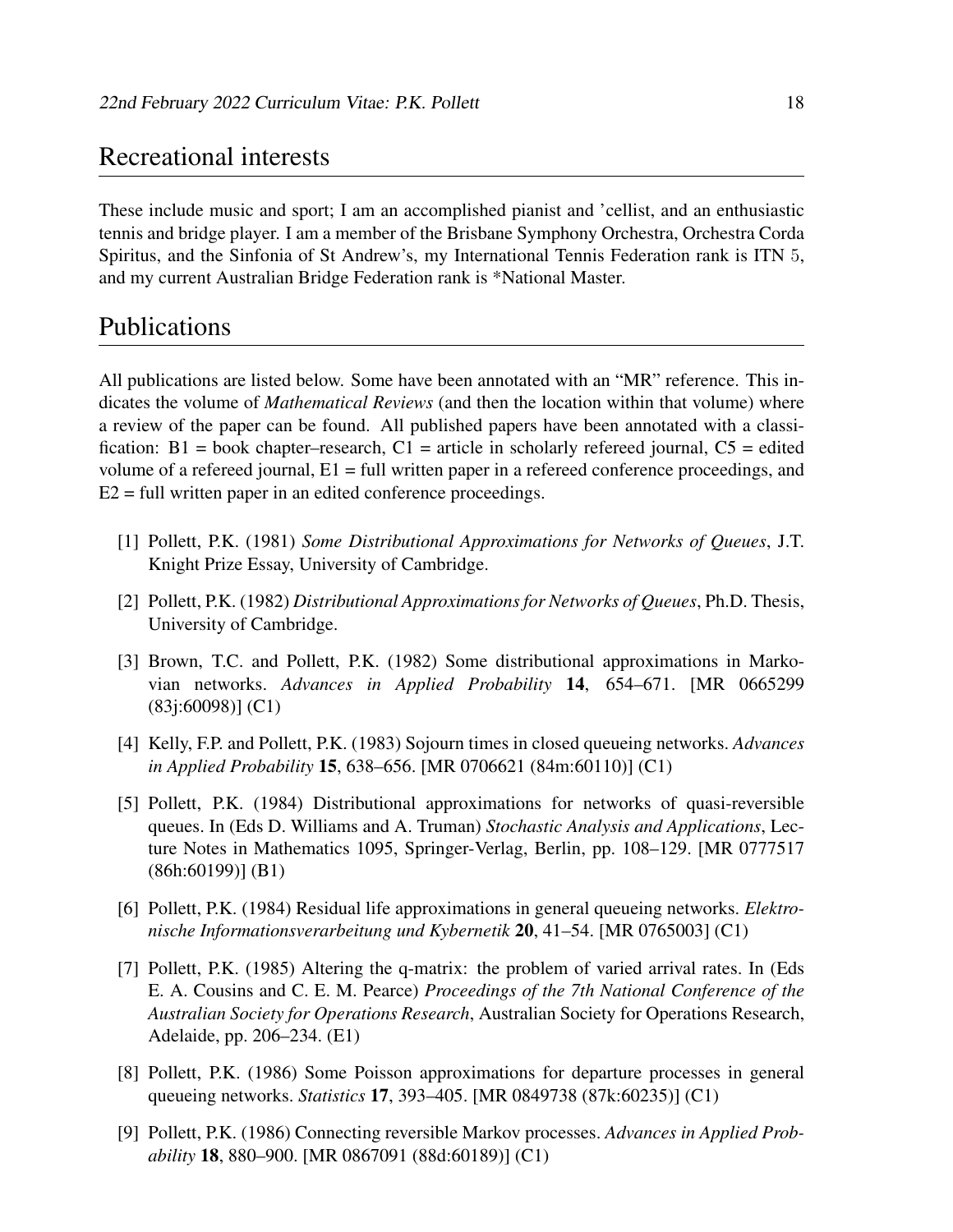- [10] Pollett, P.K. (1986) On the equivalence of  $\mu$ –invariant measures for the minimal process and its q-matrix. *Stochastic Processes and their Applications* 22, 203–221. [MR 0860933 (88b:60168)] (C1)
- [11] Pollett, P.K. (1986) Analysis of response times and optimal allocation of resources in message and packet switched networks. *Asia-Pacific Journal of Operations Research* 3, 134–149. (C1)
- [12] Pollett, P.K. (1988) Monte Carlo estimation of blocking probabilities in circuit-switched networks. In (Ed G.K. Rand) *Proceedings of the 7th Conference of the International Federation of Operations Research Societies*, Elsevier (North-Holland). (E1)
- [13] Pollett, P.K. (1987) A new method for estimating the performance of a communications network using simulation. *Bulletin of the Australian Society for Operations Research* 7, 6–9. (C1)
- [14] Parsons, R.W. and Pollett, P.K. (1987) Quasistationary distributions for some autocatalytic reactions. *Journal of Statistical Physics* 46, 249–254. (C1)
- [15] Pollett, P.K. (1987) Preserving partial balance in continuous–time Markov chains. *Advances in Applied Probability* 19, 431–453. [MR 0889944 (88m:60186)] (C1)
- [16] Pollett, P.K. (1987) On the long-term behaviour of a population that is subject to large– scale mortality or emigration. In (Ed S. Kumar) *Proceedings of the 8th National Conference of the Australian Society for Operations Research*, Australian Society for Operations Research, Melbourne, pp. 196–207. (E1)
- [17] Pollett, P.K. (1988) Reversibility, invariance and µ–invariance. *Advances in Applied Probability* 20, 600–621. [MR 0955506 (89m:60172)] (C1)
- [18] Pollett, P.K. (1988) A method involving antithetic sampling for estimating blocking probabilities in a circuit-switched network. *Australian Telecommunication Research* 22, 39– 44. (C1)
- [19] Pollett, P.K. (1988) On the problem of evaluating quasistationary distributions for open reaction schemes. *Journal of Statistical Physics* 53, 1207–1215. [MR 0980174 (89k:80025)] (C1)
- [20] Pakes, A.G. and Pollett, P.K. (1989) The supercritical birth, death and catastrophe process: limit theorems on the set of extinction. *Stochastic Processes and their Applications* 32, 161–170. [MR 1008915 (90m:60095)] (C1)
- [21] Pollett, P.K. (1989) The generalized Kolmogorov criterion. *Stochastic Processes and their Applications* 33, 29–44. [MR 1027106 (91k:60078)] (C1)
- [22] Pollett, P.K. (1990) A note on the classification of  $Q$ -processes when  $Q$  is not regular. *Journal of Applied Probability* 27, 278–290. [MR 1052300 (92b:60063)] (C1)
- [23] Pollett, P.K. (1990) On a model for interference between searching insect parasites. *Journal of The Australian Mathematical Society, Series B* 32, 133–150. (C1)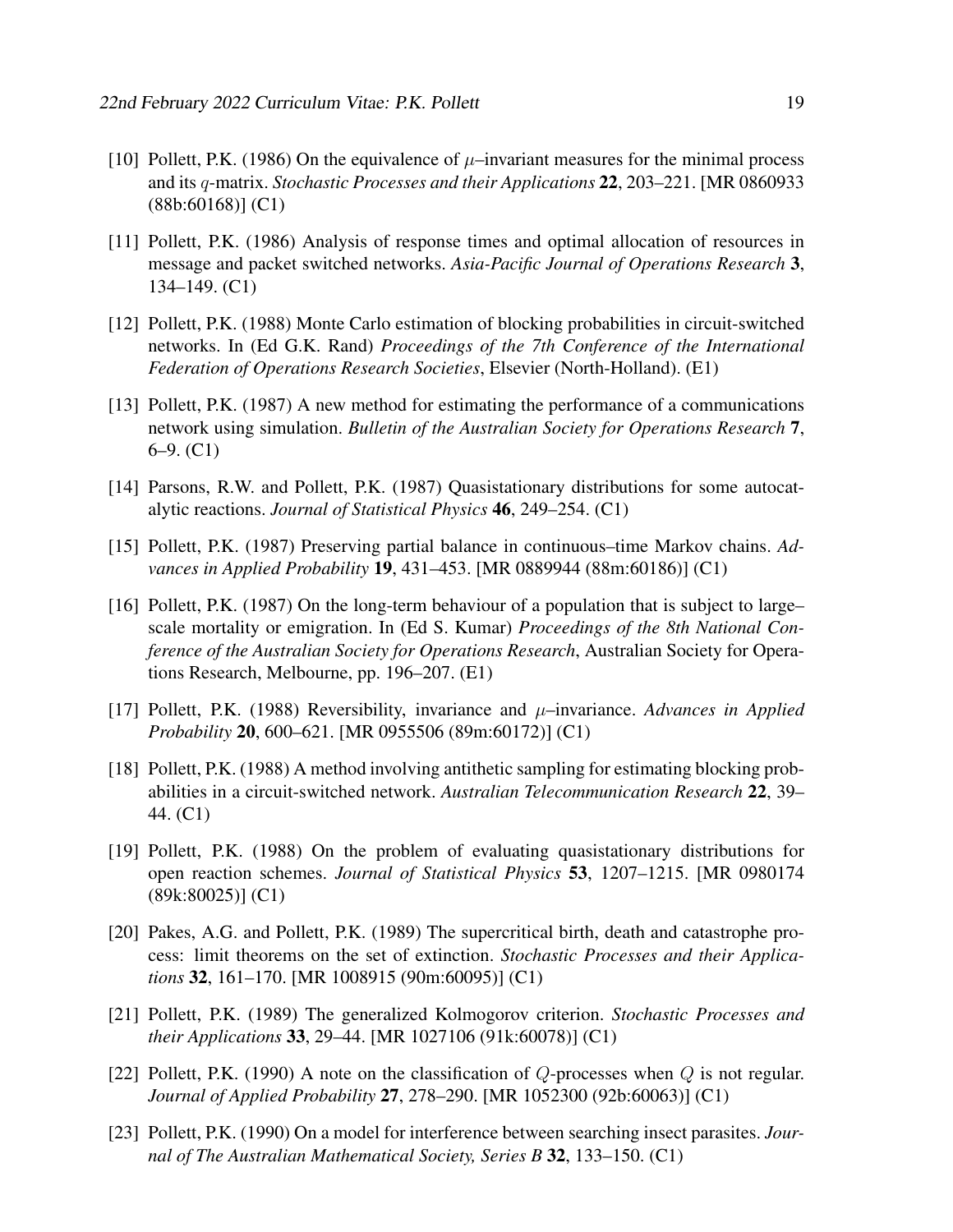- [24] Pollett, P.K. and Roberts, A.J. (1990) A description of the long-term behaviour of absorbing continuous-time Markov chains using a centre manifold. *Advances in Applied Probability* 22, 111–128. [MR 1039380 (91e:60212)] (C1)
- [25] Brown, T.C. and Pollett, P.K. (1991) Poisson approximations for telecommunications networks. *Journal of The Australian Mathematical Society, Series B* 32, 348–364. [MR 1079463 (92c:90054)] (C1)
- [26] Pollett, P.K. (1991) Invariant measures for Q-processes when Q is not regular. *Advances in Applied Probability* 23, 277–292. [MR 1104080 (92h:60114)] (C1)
- [27] Pollett, P.K. (1991) On the construction problem for single-exit Markov chains. *Bulletin of the Australian Mathematical Society* 43, 439–450. [MR 1107398 (93a:60110)] (C1)
- [28] Pollett, P.K. (1991) Modelling random fluctuations in a bistable telecommunications network. In (Ed P. Hutton) *Proceedings of the 11th National Conference of the Australian Society for Operations Research*, Australian Society for Operations Research, Adelaide, pp. 11–22. (E2)
- [29] Pollett, P.K. (1991) Monte Carlo simulation of some finite-state Markovian models. In (Ed D.G. Mayer) *Proceedings of the 9th Biennial Conference on Modelling and Simulation*, Simulation Society of Australia, pp. 154–167. (E1)
- [30] Pollett, P.K. (1991) Diffusion approximations for a circuit switching network with random alternative routing. *Australian Telecommunication Research* 25, 45–52. (C1)
- [31] Henderson, W., Pearce, C.E.M., Pollett, P.K. and Taylor, P.G. (1992) Connecting internally balanced quasireversible Markov processes. *Advances in Applied Probability* 24, 934–959. [MR 1188960 (93m:60186)] (C1)
- [32] Pollett, P.K. (1992) Modelling random fluctuations in a bistable telecommunications network. In (Ed W. Henderson) *Proceedings of the 7th Australian Teletraffic Research Seminar*, Teletraffic Research Centre, University of Adelaide, Adelaide, pp. 335–345. (E2)
- [33] Pollett, P.K. and Vassallo, A. (1992) Diffusion approximations for some simple chemical reaction schemes. *Advances in Applied Probability* 24, 875–893. [MR 1188957 (93m:60147)] (C1)
- [34] Pollett, P.K. and Vere-Jones, D. (1992) A note on evanescent processes. *The Australian Journal of Statistics* 34, 531–536. [MR 1210363 (94f:60096)] (C1)
- [35] Nair, M.G. and Pollett, P.K. (1993) On the relationship between  $\mu$ -invariant measures and quasistationary distributions for continuous-time Markov chains. *Advances in Applied Probability* 25, 82–102. [MR 1206534 (95g:60095a)] (C1)
- [36] Nair, M.G. and Pollett, P.K. (1993) Correction: "On the relationship between  $\mu$ -invariant measures and quasi-stationary distributions for continuous-time Markov chains". *Advances in Applied Probability* 25, 717–719. [MR 1234306 (95g:60095b)] (C1)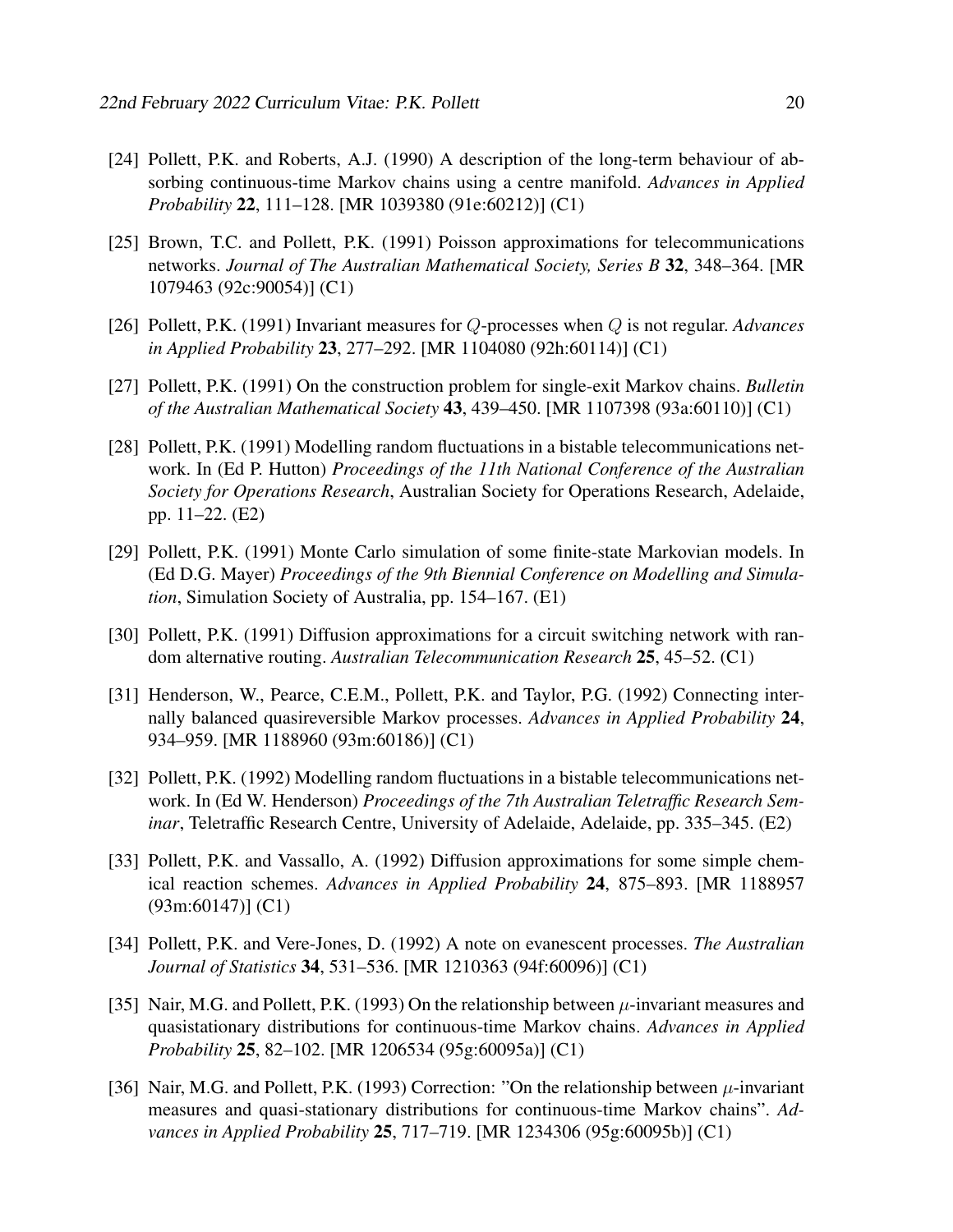- [37] Pollett, P.K. (1993) Modelling the long-term behaviour of evanescent ecological systems. In (Ed M. McAleer) *Proceedings of the International Congress on Modelling and Simulation*, Modelling and Simulation Society of Australia, Perth, Vol. 1, pp. 157–162. (E1)
- [38] Pollett, P.K. (1993) Recent advances in the theory and application of quasistationary distributions. In (Eds S. Osaki and D.N.P. Murthy), *Proceedings of the Australia–Japan Workshop on Stochastic Models in Engineering, Technology and Management*, World Scientific, Singapore, pp. 477–486. (E2)
- [39] Pollett, P.K. (1993) Analytical and computational methods for modelling the long-term behaviour of evanescent random processes. In (Eds D.J. Sutton, C.E.M. Pearce and E.A. Cousins) *Decision Sciences: Tools for Today, Proceedings of the 12th National Conference of the Australian Society for Operations Research*, Australian Society for Operations Research, Adelaide, pp. 514–535. (E2)
- [40] Pollett, P.K. and Taylor, P.G. (1993) On the problem of establishing the existence of stationary distributions for continuous-time Markov chains. *Probability in the Engineering and Informational Sciences* 7, 529–543. (C1)
- [41] Brown, T.C. and Pollett, P.K. (1994) Correction: "Poisson approximations for telecommunications networks" [*J. Austral. Math. Soc. Ser. B* 32 (1991) 348-364] *Journal of the Australian Mathematical Society Series B* 36, 132. [MR 1287083 (95h:90041)] (C1)
- [42] Pollett, P.K. (1994) On the identification of continuous-time Markov chains with a given invariant measure. *Journal of Applied Probability* 31, 897–910. [MR 1303921 (95m:60110)] (C1)
- [43] Pollett, P.K. and Stewart, D.E. (1994) An efficient procedure for computing quasistationary distributions of Markov chains with sparse transition structure. *Advances in Applied Probability* 26, 68–79. [MR 1260304 (94i:60083)] (C1)
- [44] Bebbington, M., Pollett, P.K. and Zheng, X. (1995) Dual constructions for pure-jump Markov processes. *Markov Processes and Related Fields* 1, 513–558. [MR 1403095 (97j:60154)] (C1)
- [45] Pollett, P.K. (1995) The determination of quasistationary distributions directly from the transition rates of an absorbing Markov chain. *Mathematical and Computer Modelling* 22, 279–287. [MR 1366699 (96h:60118)] (C1)
- [46] Bean, N.G., Pollett, P.K. and Taylor, P.G. (1996) The quasistationary distributions of homogeneous quasi-birth-and-death processes. In (Eds Richard J. Wilson, D.N. Pra Murthy and Shunji Osaki) *Proceedings of the 2nd Australia–Japan Workshop on Stochastic Models in Engineering, Technology and Management*, Technology Management Centre, University of Queensland, pp. 44–55. (E2)
- [47] Elmes, S., Pollett, P.K. and Walker, D. (1996)  $\mu$ -invariant measures and quasistationary distributions for continuous-time Markov chains when absorption is not certain. In (Eds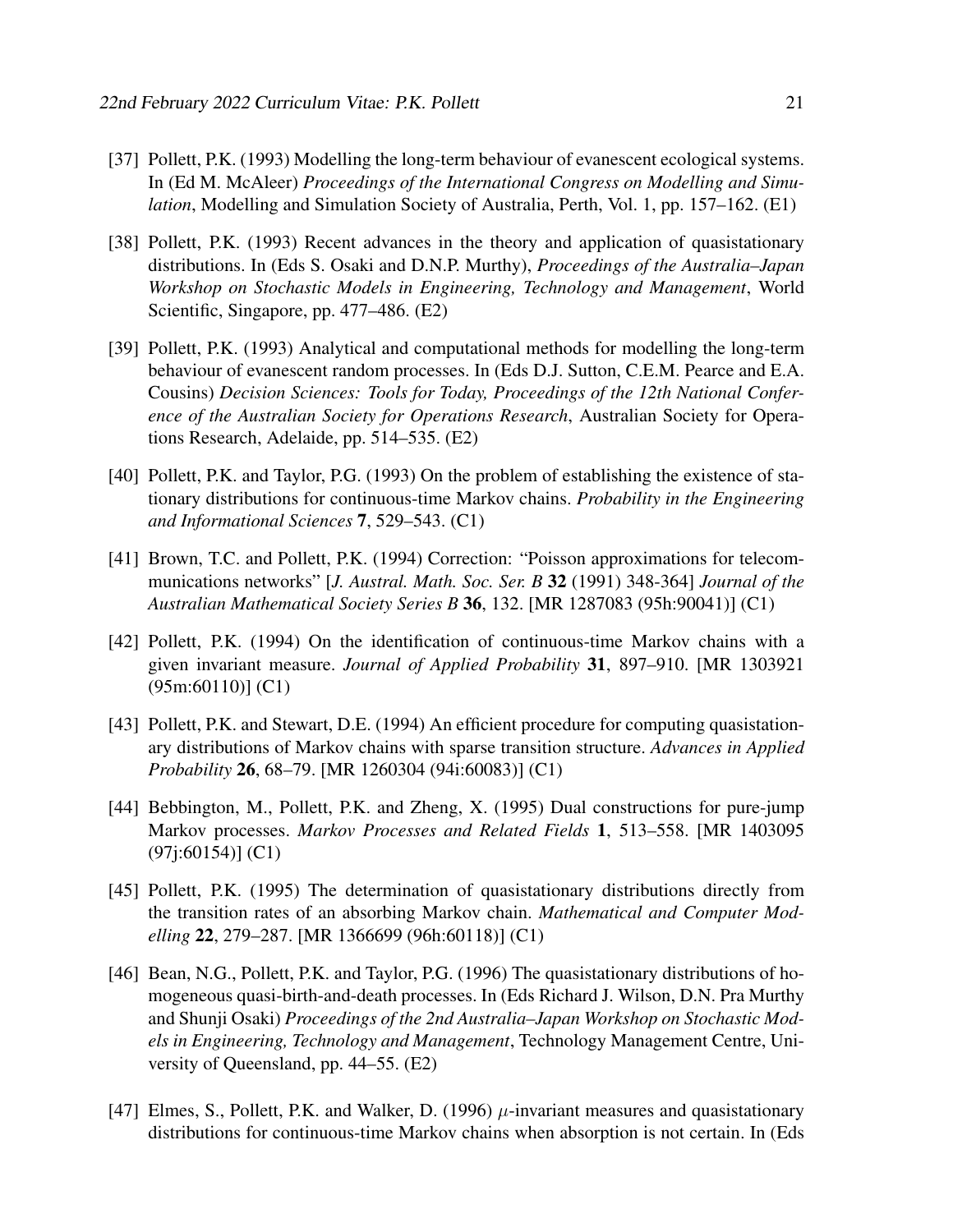Richard J. Wilson, D.N. Pra Murthy and Shunji Osaki) *Proceedings of the 2nd Australia– Japan Workshop on Stochastic Models in Engineering, Technology and Management*, Technology Management Centre, University of Queensland, pp. 131–140. (E2)

- [48] Hart, A.G. and Pollett, P.K. (1996) Direct analytical methods for determining quasistationary distributions for continuous-time Markov chains. In (Eds C.C. Heyde, Yu V. Prohorov, R. Pyke and S.T. Rachev) Athens Conference on Applied Probability and Time Series Analysis, Volume I: Applied Probability, In Honour of J.M. Gani, Lecture Notes in Statistics 114, Springer-Verlag, New York, pp. 116–126. [MR 1466711 (98m:60114)] (B1)
- [49] Hart, A.G. and Pollett, P.K. (1996) New methods for determining quasistationary distributions for Markov chains. In (Eds Richard J. Wilson, D.N. Pra Murthy and Shunji Osaki) *Proceedings of the 2nd Australia–Japan Workshop on Stochastic Models in Engineering, Technology and Management*, Technology Management Centre, University of Queensland, pp. 177–186. (E2)
- [50] Pollett, P.K. (1996) Modelling the long-term behaviour of evanescent ecological systems. *Ecological Modelling* 86, 135–139. (C1)
- [51] Bean, N.G., Bright, L., Latouche, G., Pearce, C.E.M., Pollett, P.K. and Taylor, P.G. (1997) The quasistationary behaviour of quasi-birth-and-death processes. *Annals of Applied Probability* 7, 134–155. [MR 1428753 (98f:60180)] (C1)
- [52] Bebbington, M.S., Pollett, P.K. and Ziedins, I. (1997) Improved fixed point methods for loss networks with linear structure. In (Ed. Lavery, W.J.) *Proceedings of the 4th International Conference on Telecommunications*, Vol. 3, Office of Continuing Education, Monash University, Clayton, Victoria, pp. 1411–1416. (E1)
- [53] Kijima, M., Nair, M.G., Pollett, P.K. and van Doorn, E. (1997) Limiting conditional distributions for birth-death processes. *Advances in Applied Probability* 29, 185–204. [MR 1432936 (98a:60122)] (C1)
- [54] Pollett, P.K. (1997) Optimal allocation of effort in packet switching networks with generally distributed transmission times. In (Eds Hullett, J. and Sampson, D.) *Proceedings of the 3rd Asia-Pacific Conference on Communications*, Vol. 3, IREE Society of Australia, Sydney, pp. 1489–1493. (E1)
- [55] Pollett, P.K. (1997) Limiting conditional distributions for stochastic metapopulation models. In (Eds McDonald, A.D. and McAleer, M.) *Proceedings of the International Congress on Modelling and Simulation*, Vol. 2, Modelling and Simulation Society of Australia, Hobart, pp. 807–812. (E1)
- [56] Roberts, G.O., Jacka, S.D. and Pollett, P.K. (1997) Non-explosivity of limits of conditioned birth and death processes. *Journal of Applied Probability* 34, 35–45. [MR 1429052 (98a:60124)] (C1)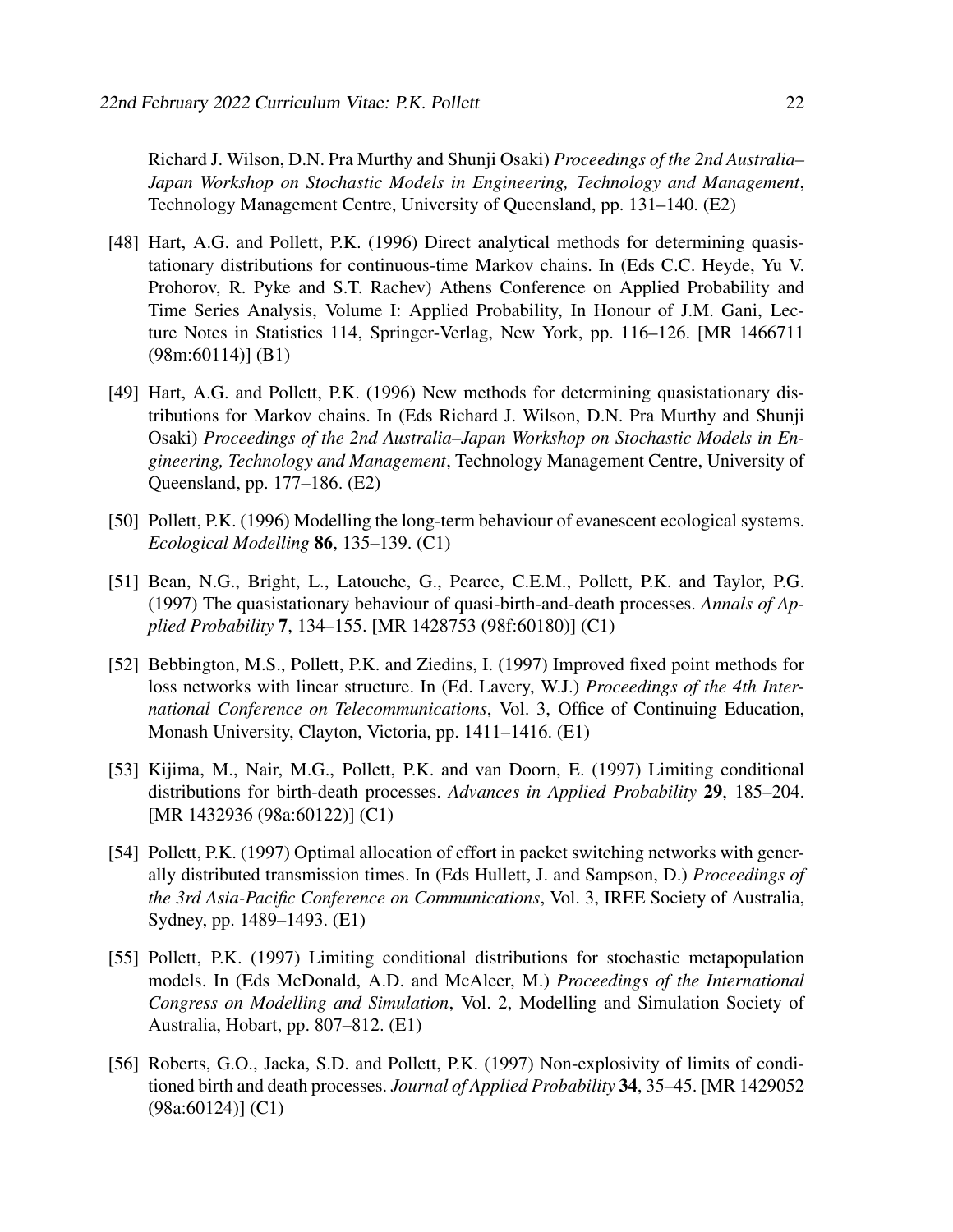- [57] Bean, N.G., Pollett, P.K. and Taylor, P.G. (1998) The quasistationary distributions of level-independent quasi-birth-and-death processes. *Stochastic Models* 14, 389–406. [MR 1617603 (99b:60101)] (C1)
- [58] Bebbington, M.S., Pollett, P.K. and Ziedins, I. (1998) Two-link approximation schemes for linear loss networks without controls. *Journal of the Korean Mathematical Society* 35, 539-557. [MR 1660795 (99i:90048a)] (C1)
- [59] Bebbington, M.S., Pollett, P.K. and Ziedins, I. (1998) Errata to: "Two-link approximation schemes for linear loss networks without controls". *Journal of the Korean Mathematical Society* 35, 1061–1063. [MR 1666513 (99i:90048b)] (C1)
- [60] Coolen-Schrijner, P. and Pollett, P.K. (1999) Quasi-stationarity of discrete-time Markov chains with drift to infinity. *Methodology and Computing in Applied Probability* 1, 81– 96. [MR 1714669 (2000g:60117)] (C1)
- [61] Bebbington, M., Pollett, P.K. and Vere-Jones, D. (1999) A discrete stress-release model. In (Eds Vere-Jones, D. and Harte, D.) *Proceedings of the International Workshop on Nonlinear Modelling for Fracture and Earthquakes*, Victoria University of Wellington, Wellington, New Zealand, pp. 71–79. (E2)
- [62] Bebbington, M.S., Pollett, P.K. and Ziedins, I. (1999) Product form approximations for highly linear loss networks with trunk reservation. In (Eds Faddy, M.J., Wilson, R.J. and Osaki, S.) *Proceedings of the 1st Western Pacific / 3rd Australia–Japan Workshop on Stochastic Models*, Centre for Statistics, University of Queensland, pp. 45–54. (E2)
- [63] Pollett, P.K. (1999) Quasistationary distributions for continuous time Markov chains when absorption is not certain. *Journal of Applied Probability* 36, 268–272. [MR 1699615 (2001d:60082)] (C1)
- [64] Pollett, P.K. (1999) Modelling quasi-stationary behaviour in metapopulations. *Mathematics and Computers in Simulation* 48, 393–405. (C1)
- [65] Pollett, P.K. (1999) Bottlenecks in Markovian queueing networks. In (Ed. Kozan, E.) *Proceedings of the 15th National Conference of the Australian Society for Operations Research*, Queensland University of Technology, pp. 1047–1056. (E1)
- [66] Pollett, P.K. (1999) Quasistationarity in populations that are subject to large-scale mortality or emigration. In (Eds Oxley, L. and Scrimgeour, F.) *Proceedings of the International Congress on Modelling and Simulation*, Modelling and Simulation Society of Australia and New Zealand, Hamilton, New Zealand, pp. 667–672. (E1)
- [67] Pollett, P.K. and Thompson, M.R. (1999) The analysis of continuous-time Markovian models using expected rates. In (Eds Faddy, M.J., Wilson, R.J. and Osaki, S.) *Proceedings of the 1st Western Pacific / 3rd Australia–Japan Workshop on Stochastic Models*, Centre for Statistics, University of Queensland, pp. 456–465. (E2)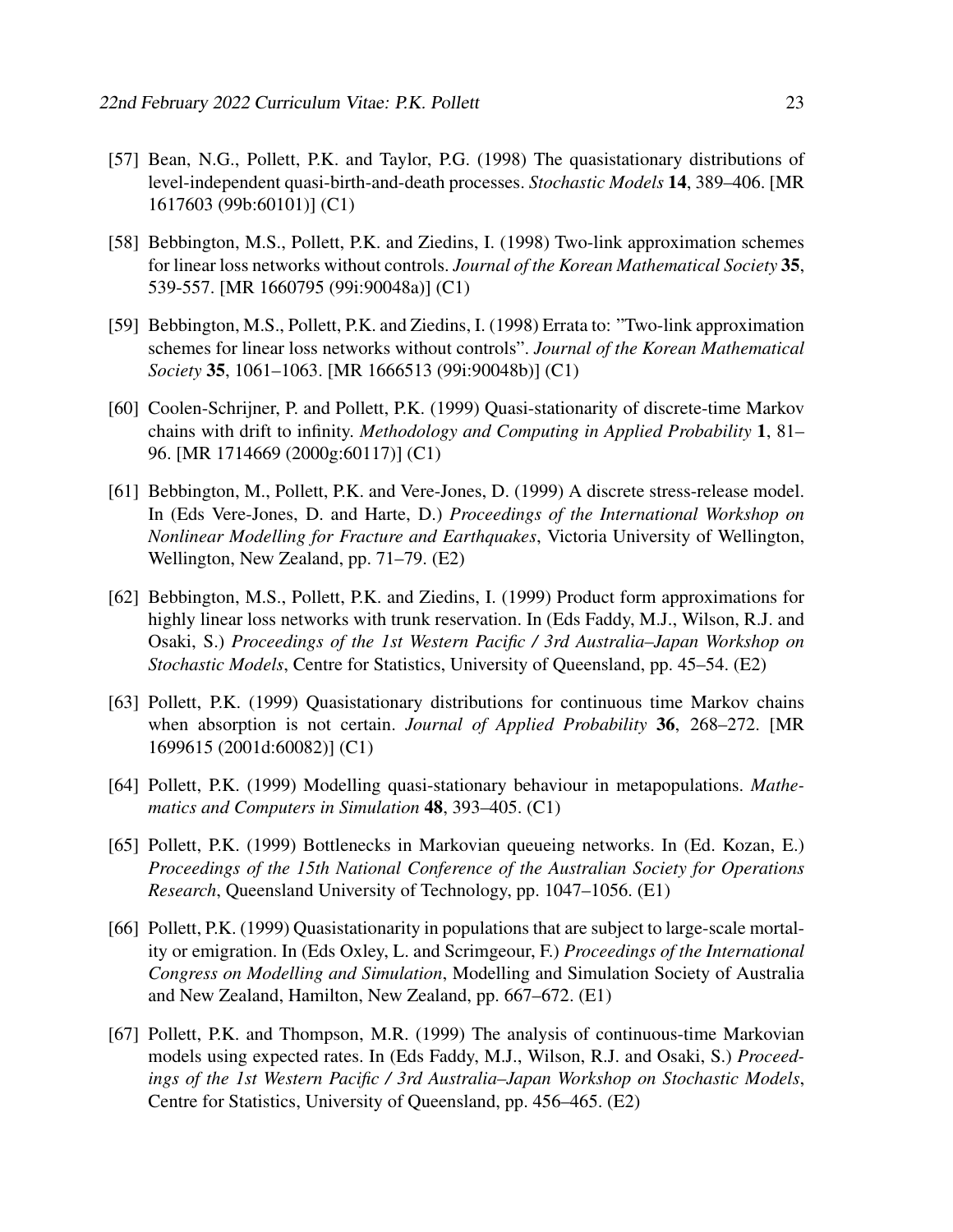- [68] Bean, N.G., Pollett, P.K. and Taylor, P.G. (2000) Quasistationary distributions of level-dependent quasi-birth-and-death processes. *Stochastic Models* 16, 511–541. [MR 1796345 (2001k:60099)] (C1)
- [69] Coolen-Schrijner, P., Hart, A.G. and Pollett, P.K. (2000) Quasi-stationarity of continuous time Markov chains with positive drift. *Journal of the Australian Mathematical Society, Series B* 41, 1–19. [MR 1753121 (2002e:60108)] (C1)
- [70] Darlington, S.J. and Pollett, P.K. (2000) Quasistationarity in continuous time Markov chains where absorption is not certain. *Journal of Applied Probability* 37, 598–600. [MR 1781015 (2001e:60149)] (C1)
- [71] Elmes, S., Pollett, P.K. and Walker, D. (2000) On the relationship between  $\mu$ -invariant measures and quasistationary distributions for absorbing continuous-time Markov chains when absorption is not certain. *Mathematical and Computer Modelling* 31, 107–113. [MR 1765976 (2001a:90008)] (C1)
- [72] Hart, A.G. and Pollett, P.K. (2000) New methods for determining quasistationary distributions for continuous-time Markov chains. *Mathematical and Computer Modelling* 31, 143–150. [MR 1765976 (2001a:90008)] (C1)
- [73] Pollett, P.K. (2000) Modelling congestion in closed queueing networks. *International Transactions in Operational Research* 7, 319–330. [MR 1775477 (2001c:90007)] (C1)
- [74] Pollett, P.K. (2000) Resource allocation in general queueing networks, In (Ed. Ohuchi, A.) Putting OR/MS Theory into Real Life: Proceedings of the 2nd Joint International Workshop of the Operations Research Society of Japan the Australian Society for Operations Research, Operations Research Society of Japan, Sapporo, Japan, pp. 221–228. (E2)
- [75] Clancy, D., O'Neill, P.D. and Pollett, P.K. (2001) Approximations for the long-term behaviour of an open-population epidemic model. *Methodology and Computing in Applied Probability* 3, 75–95. [MR 1833737 (2002c:92031)] (C1)
- [76] Pollett, P.K. (2001) Diffusion approximations for ecological models. In (Ed. Ghassemi, F.) *Proceedings of the International Congress on Modelling and Simulation*, Vol. 2, Modelling and Simulation Society of Australia and New Zealand, Canberra, pp. 843-848. (E1)
- [77] Pollett, P.K. (2001) Resource allocation in general queueing networks with applications to data networks. In *Operations Research in the Third Millennium, Proceedings of the 16th National Conference of the Australian Society for Operations Research (Optimization Day)*, University of Adelaide (Available on CD). (E2)
- [78] Pollett, P.K. (2001) Quasistationarity in populations that are subject to large-scale mortality or emigration. *Environment International* 27, 231–236. (C1)
- [79] Pollett, P.K. (2001) Similar Markov chains. *Journal of Applied Probability* 38A, 53–65. [MR 1915534 (2003e:60171)] (C1)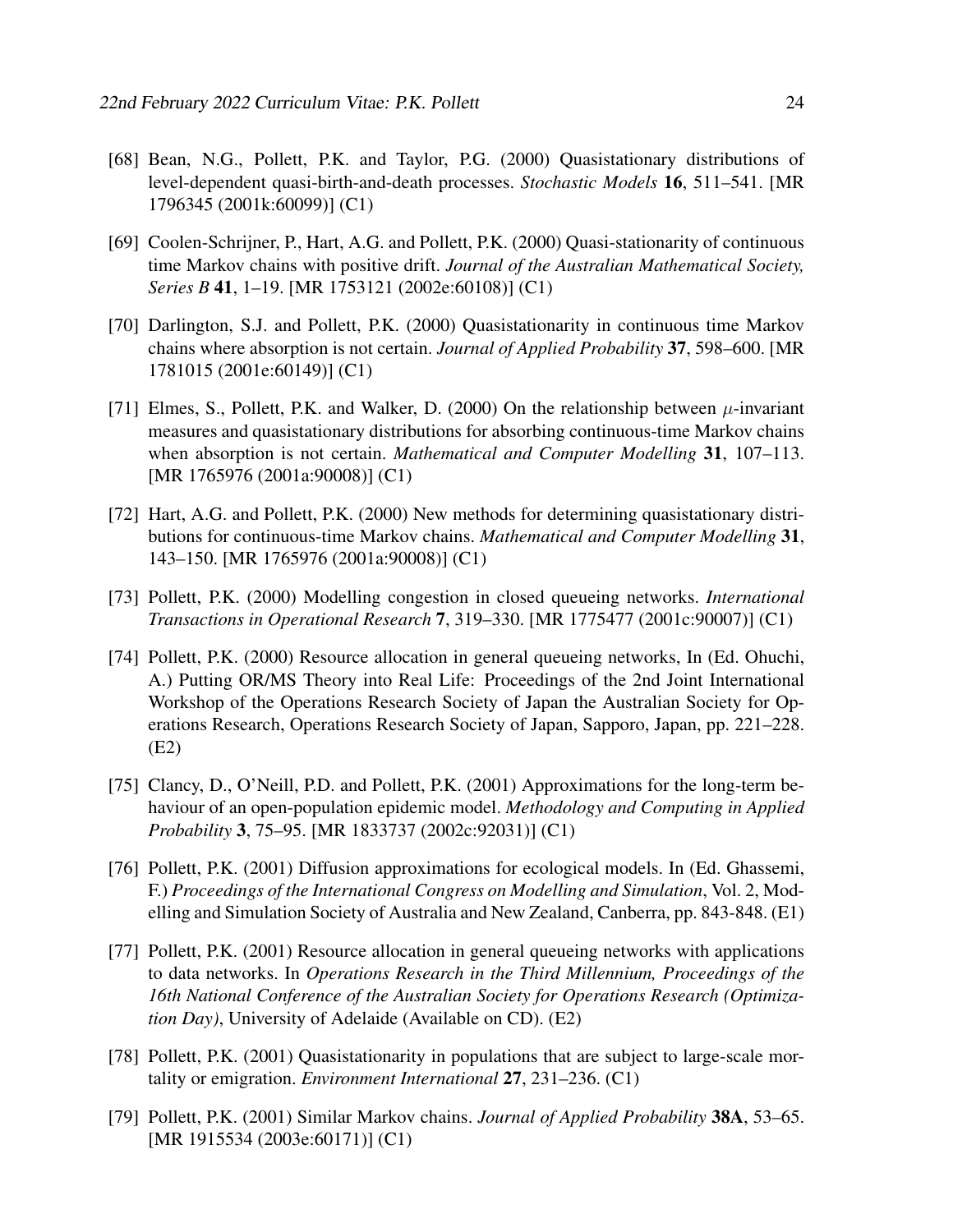- [80] Thompson, M.R. and Pollett, P.K. (2001) A reduced load approximation accounting for link interactions in a loss network. In *Operations Research in the Third Millennium, Proceedings of the 16th National Conference of the Australian Society for Operations Research*, The University of Adelaide (Available on CD). (E2)
- [81] Bebbington, M.S., Pollett, P.K. and Ziedins, I. (2002) Two-link approximation schemes for loss networks with linear structure and trunk reservation. *Telecommunication Systems* 19, 187–207. (C1)
- [82] Pollett, P.K. (2002) Identifying Q-processes with a given finite  $\mu$ -invariant measure. In (Eds Hou, Z., Filar, J.A. and Chen, A.) *Markov Processes and Controlled Markov Chains*, Kluwer, pp. 41–55. [MR 2022418 (2004k:60210)] (B1)
- [83] Pollett, P.K. and Stefanov, V.T. (2002) Path integrals for continuous-time Markov chains. *Journal of Applied Probability* 39, 901–904. [MR 1938181 (2003i:60124)] (C1)
- [84] Bebbington, M., Pollett, P.K. and Ziedins, I. (2003) Product form approximations for highly linear loss networks with trunk reservation. *Mathematical and Computer Modelling* 38, 1147–1156. [MR 2028324] (C1)
- [85] Cairns, B.J. and Pollett, P.K. (2003) Evaluating persistence times in populations that are subject to local catastrophes. In (Ed. Post, D.A.) *Proceedings of the International Congress on Modelling and Simulation*, Vol. 2, Modelling and Simulation Society of Australia and New Zealand, Townsville, pp. 747–752. (E1)
- [86] Clancy, D. and Pollett, P.K. (2003) A note on quasi-stationary distributions of birth-death processes and the SIS logistic epidemic. *Journal of Applied Probability* 40, 821–825. [MR 1993274 (2004d:60198)] (C1)
- [87] Pollett, P.K. (2003) Integrals for continuous-time Markov chains. *Mathematical Biosciences* 182, 213–225. [MR 1965357 (2004c:60213)] (C1)
- [88] Pollett, P.K. and Stefanov, V.T. (2003) A method for evaluating the distribution of the total cost of a random process over its lifetime. In (Ed. Post, D.A.) *Proceedings of the International Congress on Modelling and Simulation*, Vol 4, Modelling and Simulation Society of Australia and New Zealand, Townsville, pp. 1863–1867. (E1)
- [89] Pollett, P.K. and Thompson, M.R. (2003) A new method for analysing the equilibrium and time-dependent behaviour of Markovian models. *Mathematical and Computer Modelling* 38, 1409–1418. [MR 2028324] (C1)
- [90] Thompson, M.R. and Pollett, P.K. (2003) A reduced load approximation accounting for link interactions in a loss network. *Journal of Applied Mathematics and Decision Sciences* 7, 229–248. [MR 2026736 (2004j:90023)] (C1)
- [91] Cairns, B.J. and Pollett, P.K. (2004) Extinction times for a general birth, death and catastrophe process. *Journal of Applied Probability* 41, 1211–1218. [MR 2122816 (2005m:60165)] (C1)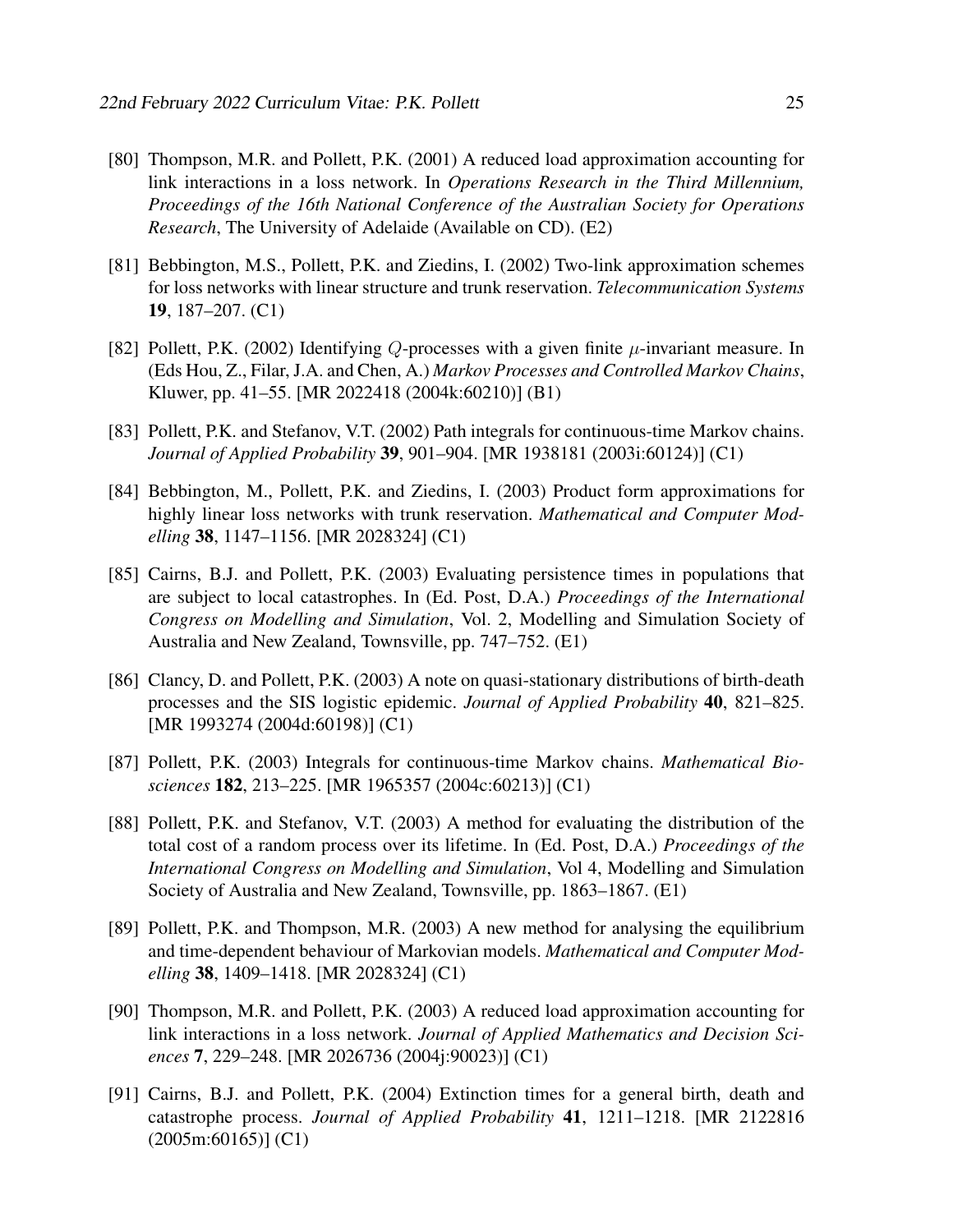- [92] Chen, A., Pollett, P.K., Zhang, H. and Li, J. (2004) The collision branching process. *Journal of Applied Probability* 41, 1033–1048. [MR 2122478 (2006m:60124)] (C1)
- [93] Pollett, P.K. and Taylor, P.G. (2004) Forward to "Festschrift in Honour of Daryl Daley", *Australian and New Zealand Journal of Statistics* 46, 3. (C1)
- [94] Pollett, P.K. and Zhang, H. (2004) Existence and uniqueness of Q-processes with a given finite  $\mu$ -invariant measure. In (Eds Pollett, P.K. and Taylor, P.G.) Festschrift in Honour of Daryl Daley, *Australian and New Zealand Journal of Statistics* 46, 113–120. [MR 2060957 (2005h:60232)] (C1)
- [95] Cairns, B.J. and Pollett, P.K. (2005) Approximating measures of persistence in a general class of population processes. *Theoretical Population Biology* 68, 77–90. (C1)
- [96] Chen, A., Pollett, P.K., Zhang, H. and Cairns, B. (2005) Uniqueness criteria for continuous-time Markov chains with general transition structures. *Advances in Applied Probability* 37, 1056–1074. [MR 2193996 (2006k:60138)] (C1)
- [97] Gray, B., Pollett, P.K. and Zhang, H. (2005) On the existence of uni-instantaneous Qprocesses with a given finite µ-invariant measure. *Journal of Applied Probability* 42, 713–725. [MR 2157515 (2006d:60119)] (C1)
- [98] Pollett, P.K. and Ross, J.V. (2005) Costs and decisions in population management: koalas on Kangaroo Island. In (Eds Zerger, A. and Argent, R.M.) *Proceedings of the 16th Biennial Congress on Modelling and Simulation*, Modelling and Simulation Society of Australia and New Zealand, Melbourne, pp. 2082–2088. (E1)
- [99] Ross, J.V. and Pollett, P.K. (2006) Extinction times for a birth-death process with two phases. *Mathematical Biosciences* 202, 310–322. [MR 2255146 (2007e:92056)] (C1)
- [100] Ross, J.V., Taimre, T. and Pollett, P.K. (2006) On parameter estimation in population models. *Theoretical Population Biology* 70, 498–510. (C1)
- [101] Chen, A., Pollett, P.K., Li, J. and Zhang, H. (2007) A remark on the uniqueness of weighted Markov branching processes. *Journal of Applied Probability* 44, 279–283. [MR 2313002 (2008e:60262)] (C1)
- [102] Pagendam, D.E. and Pollett, P.K. (2007) Optimal sampling and problematic likelihood functions in a simple population model. In (Eds Kulasiri, D. and Oxley, L.) *Proceedings of the 17th Biennial Congress on Modelling and Simulation*, Modelling and Simulation Society of Australia and New Zealand, University of Canterbury, Christchurch, December 2007, pp. 2946–2952. (E1)
- [103] Pollett, P.K. (2007) Ensemble behaviour in population processes with applications to ecological systems. In (Eds Kulasiri, D. and Oxley, L.) *Proceedings of the 17th Biennial Congress on Modelling and Simulation*, Modelling and Simulation Society of Australia and New Zealand, University of Canterbury, Christchurch, December 2007, pp. 2903– 2909. (E1)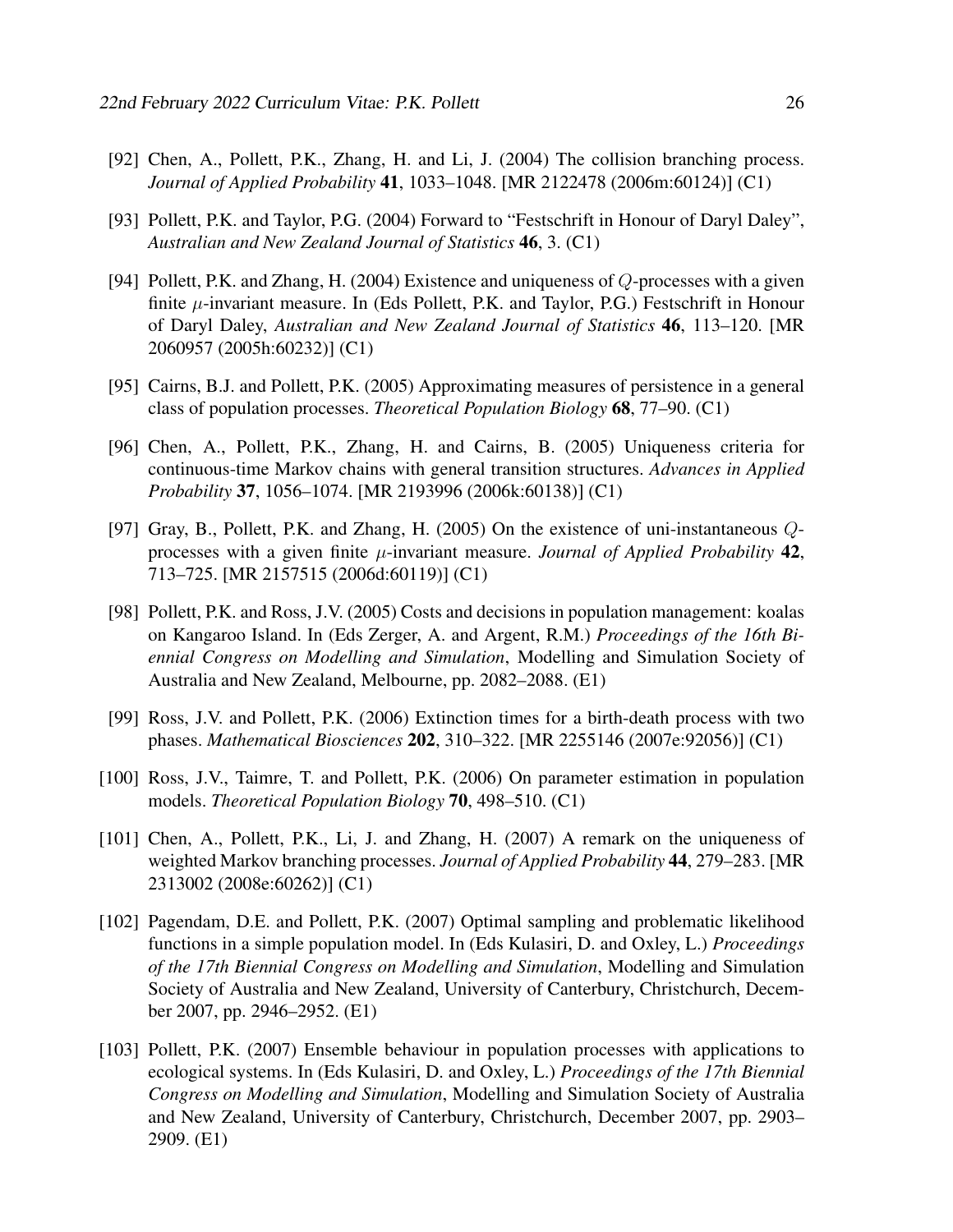- [104] Pollett, P.K. and Ross, J.V. (2007) Preface to "Management, Control and Decision Making for Ecological Systems", *Ecological Modelling* 201, 1. (C1)
- [105] Pollett, P.K., Zhang, H. and Cairns, B.J. (2007) A note on extinction times for the general birth, death and catastrophe process. *Journal of Applied Probability* 44, 565–569. [MR 2340220 (2008h:60310)] (C1)
- [106] Ross, J.V. and Pollett, P.K. (2007) On costs and decisions in population management. *Ecological Modelling* 201, 60–66. (C1)
- [107] Ross, J.V., Taimre, T. and Pollett, P.K. (2007) Estimation for queues from queue length data. *Queueing Systems* 55, 131–138. [MR 2311210 (2008k:60234)] (C1)
- [108] Sani, A., Kroese, D.P. and Pollett, P.K. (2007) Stochastic models for the spread of HIV in a mobile heterosexual population. *Mathematical Biosciences* 208, 98–124. [MR 2330935 (2008b:92119)] (C1)
- [109] Sirl, D., Zhang, H. and Pollett, P.K. (2007) Computable bounds for the decay parameter of a birth-death process. *Journal of Applied Probability* 44, 476–491. [MR 2340212 (2008j:60185)] (C1)
- [110] Flegg, M.B., Pollett, P.K. and Gramotnev, D.K. (2008) Ehrenfest model for the condensation and evaporation processes in degrading aggregates with multiple bonds. *Physical Review* E 78, 031117. [Also appeared in Volume 18, Issue 12 of the *Virtual Journal of Nanoscale Science & Technology*.] [MR 2496089] (C1)
- [111] Lesmono, D., Pollett, P.K., Tonkes, E.J. and Burrage, K. (2008) A note on the existence and uniqueness of a bounded mean-reverting process. *Journal of the Indonesian Mathematical Society* 14, 83–93. (C1)
- [112] Ross, J.V., Sirl, D.J., Pollett, P.K. and Possingham H.P. (2008) Metapopulation persistence in a dynamic landscape: more habitat or better stewardship? *Ecological Applications* 18, 590–598. (C1)
- [113] Van Doorn, E.A. and Pollett, P.K. (2008) Survival in a quasi-death process. *Linear Algebra and its Applications* 429, 776–791. [MR 2428129 (2009e:60172)] (C1)
- [114] Buckley, F.M. and Pollett, P.K. (2009) Analytical methods for a stochastic mainlandisland metapopulation model. In (Eds Anderssen, R.S., Braddock, R.D. and Newham, L.T.H.) *Proceedings of the 18th World IMACS Congress and MODSIM09 International Congress on Modelling and Simulation*, Modelling and Simulation Society of Australia and New Zealand and International Association for Mathematics and Computers in Simulation, July 2009, pp. 1767–1773. (E1)
- [115] Chan, D.C., Pollett, P.K. and Weinstein, M.C. (2009) Quantitative risk stratification in Markov chains with limiting conditional distributions. *Medical Decision Making* 29, 532–540. (C1)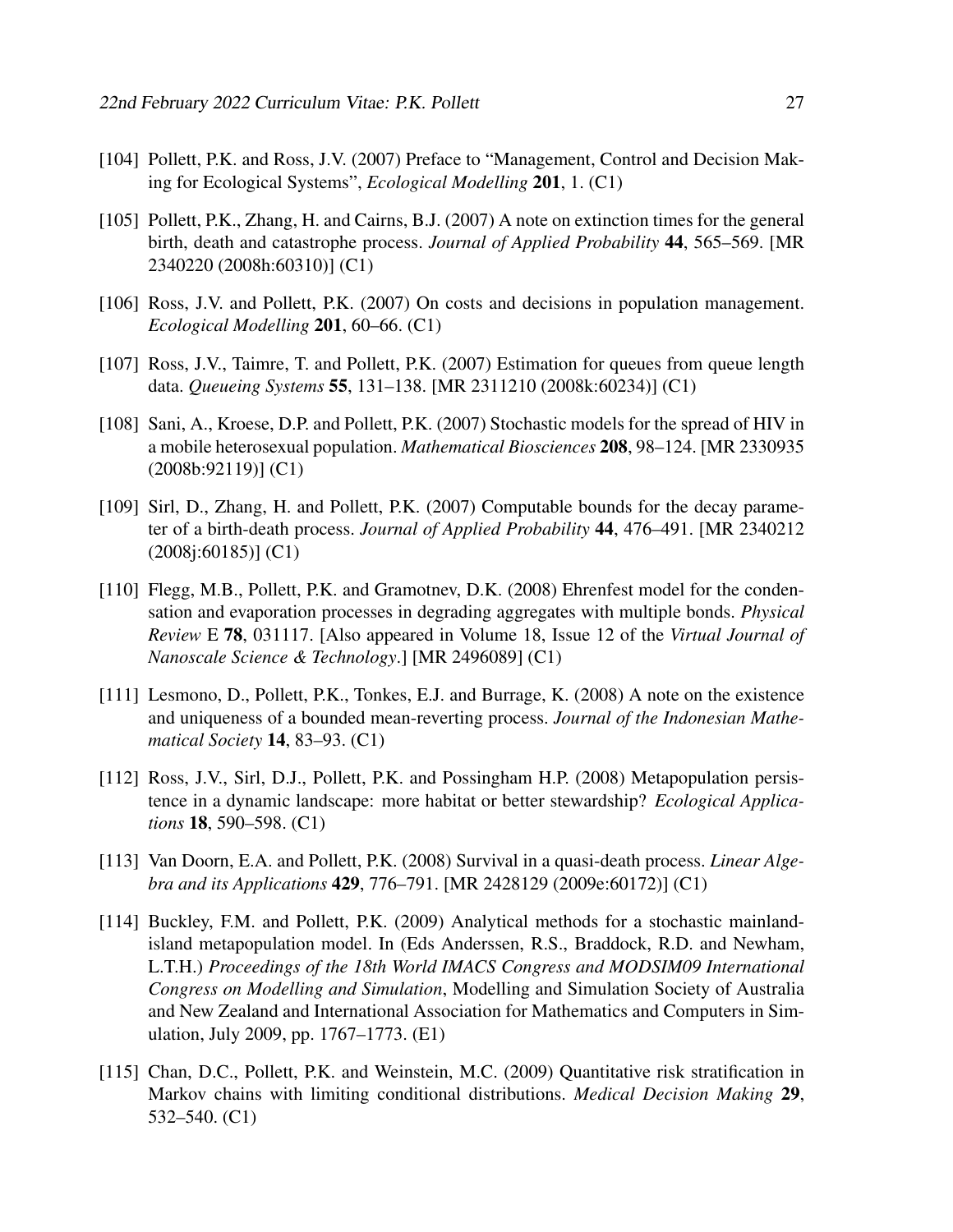- [116] Pagendam, D.E. and Pollett, P.K. (2009) Robust optimal observation of a metapopulation. In (Eds Anderssen, R.S., Braddock, R.D. and Newham, L.T.H.) *Proceedings of the 18th World IMACS Congress and MODSIM09 International Congress on Modelling and Simulation*, Modelling and Simulation Society of Australia and New Zealand and International Association for Mathematics and Computers in Simulation, July 2009, pp. 1781– 1787. (E1)
- [117] Pagendam, D.E. and Pollett, P.K. (2009) Optimal sampling and problematic likelihood functions in a simple population model. *Environmental Modeling & Assessment* 14, 759– 767. (C1)
- [118] Pollett, P.K. (2009) Optimal capacity assignment in general queueing networks. In (Eds Pearce, C. and Hunt, E.) *Optimization: Structure and Applications*, Springer Optimization and its Applications Series, Vol. 32, pp. 261–272. [MR 2599235] (B1)
- [119] Pollett, P.K. (2009) Ensemble behaviour in population processes with applications to ecological systems. *Environmental Modeling & Assessment* 14, 545–553. (C1)
- [120] Ross, J.V., Pagendam, D.E. and Pollett, P.K. (2009) On parameter estimation in population models II: multi-dimensional processes and transient dynamics. *Theoretical Population Biology* 75, 123–132. (C1)
- [121] Ross, J.V. and Pollett, P.K. (2009) Rules of thumb for metapopulation management. In (Eds Anderssen, R.S., Braddock, R.D. and Newham, L.T.H.) *Proceedings of the 18th World IMACS Congress and MODSIM09 International Congress on Modelling and Simulation*, Modelling and Simulation Society of Australia and New Zealand and International Association for Mathematics and Computers in Simulation, July 2009, pp. 1795– 1801. (E1)
- [122] Van Doorn, E.A. and Pollett, P.K. (2009) Quasi-stationary distributions for reducible absorbing Markov chains in discrete time. *Markov Processes and Related Fields* 15, 191– 204. [MR 2538313] (C1)
- [123] Barbour, A.D. and Pollett, P.K. (2010) Total variation approximation for quasiequilibrium distributions. *Journal of Applied Probability* 47, 934–946. (C1)
- [124] Buckley, F.M., Nicol, S. and Pollett, P.K. (2010) Preface to "Selected papers on Modelling and Control of Metapopulation Networks". *Ecological Modelling* 221, 2512– 2514. (C1)
- [125] Buckley, F.M. and Pollett, P.K. (2010) Limit theorems for discrete-time metapopulation models. *Probability Surveys* 7, 53–83. (C1)
- [126] Buckley, F.M. and Pollett, P.K. (2010) Analytical methods for a stochastic mainlandisland metapopulation model. *Ecological Modelling* 221, 2526–2530. (C1)
- [127] Chen, A., Pollett, P.K., Li, J. and Zhang, H. (2010) Markovian bulk-arrival and bulkservice queues with state-dependent control. *Queueing Systems* 64, 267–304. [MR 2593598] (C1)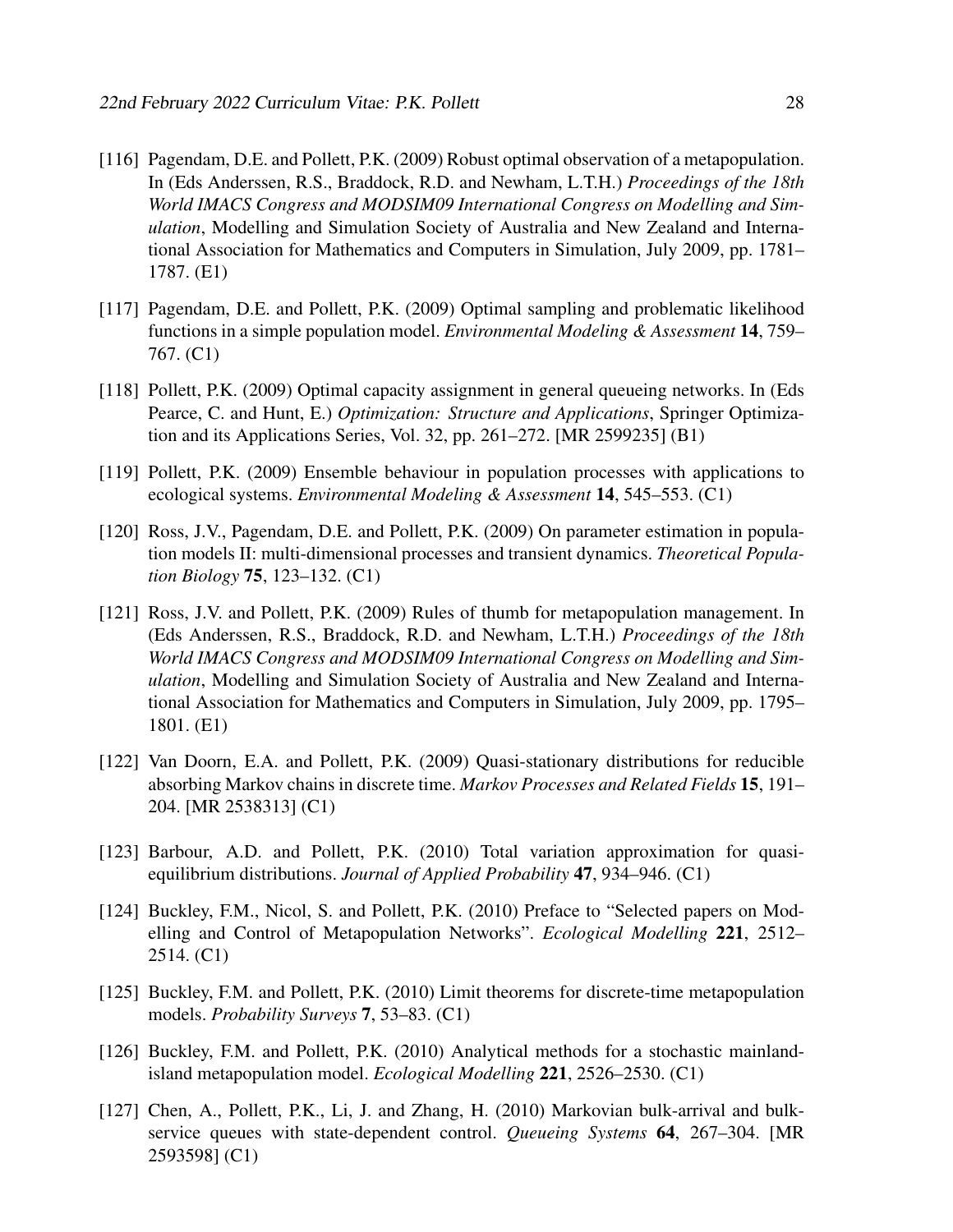- [128] Chen, A., Pollett, P.K., Li, J. and Zhang, H. (2010) Uniqueness, extinction and explosivity of generalised Markov branching processes with pairwise interaction. *Methodology and Computing in Applied Probability* 12, 511–531. (C1)
- [129] McVinish, R. and Pollett, P.K. (2010) Limits of large metapopulations with patch dependent extinction probabilities. *Advances in Applied Probability* 42, 1172–1186. (C1)
- [130] Pagendam, D.E. and Pollett, P.K. (2010) Locally optimal designs for the simple death process. *Journal of Statistical Planning and Inference* 140, 3096–3105. (C1)
- [131] Pagendam, D.E. and Pollett, P.K. (2010) Robust optimal observation of a metapopulation. *Ecological Modelling* 221, 2521–2525. (C1)
- [132] Pollett, P.K., Dooley, A.H. and Ross, J.V. (2010) Modelling population processes with random initial conditions. *Mathematical Biosciences* 223, 142–150. (C1)
- [133] Ross, J.V. and Pollett, P.K. (2010) Simple rules for ranking and optimally managing metapopulations. *Ecological Modelling* 221, 2515–2520. (C1)
- [134] Jovanović, D., McVinish, R. and Pollett, P.K. (2011) Fault modelling using a mixture of conditional Gaussian transitions. In (Ed. Zolotas, A.) *Proceedings of the 19th Mediterranean Conference on Control and Automation*, IEEE, June 2011, pp. 473–478. (E1)
- [135] Jovanović, D. and Pollett, P.K. (2011) Fault diagnosis using consensus of Markov chains. In (Eds Frey, G. and Felgner, F.) *Proceedings of the 3rd International Workshop on Dependable Control of Discrete Systems*, IEEE, June 2011, pp. 65-71. (E1)
- [136] McVinish, R. and Pollett, P.K. (2011) Interaction between habitat quality and an Alleelike effect in metapopulations. In (Eds Chan, F., Marinova, D. and Anderssen, R.S.) *Proceedings of the 19th Biennial Congress on Modelling and Simulation*, Modelling and Simulation Society of Australia and New Zealand, December 2011, pp. 2254–2260. (E1)
- [137] Barbour, A.D. and Pollett, P.K. (2012) Total variation approximation for quasiequilibrium distributions, II. *Stochastic Processes and their Applications* 122, 3740– 3756. (C1)
- [138] Kravchuk, O. and Pollett, P.K. (2012) Hodges-Lehmann scale estimator for Cauchy distribution. *Communications in Statistics - Theory and Methods* 41, 3621–3632. (C1)
- [139] McVinish, R. and Pollett, P.K. (2012) The limiting behaviour of a mainland-island metapopulation. *Journal of Mathematical Biology* 64, 775–801. (C1)
- [140] McVinish, R. and Pollett, P.K. (2012) A central limit theorem for a discrete-time SIS model with individual variation. *Journal of Applied Probability* 49, 521–530. (C1)
- [141] Weiss, C.H. and Pollett, P.K. (2012) Chain binomial models and binomial autoregressive processes. *Biometrics* 68, 815–824. (C1)
- [142] Bean, N.G., Pollett, P.K., Ross, J.V. and Taylor, P.G. (2013) Preface to "Modelling for Decision Making in Ecological Systems", *Ecological Modelling* 249, 1–2. (C1)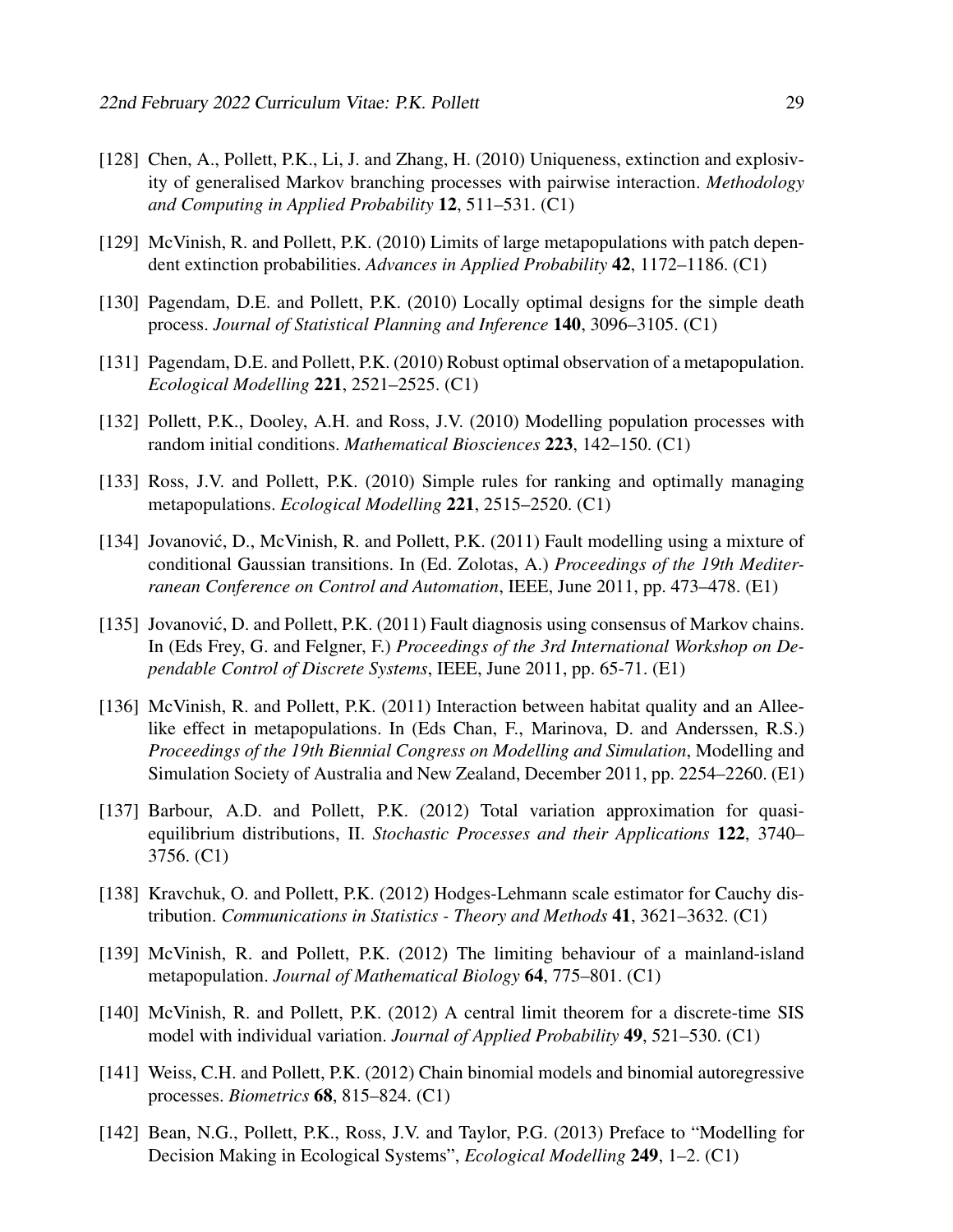- [143] McVinish, R. and Pollett, P.K. (2013) Interaction between habitat quality and an Alleelike effect in metapopulations. *Ecological Modelling* 249, 84–89. (C1)
- [144] McVinish, R. and Pollett, P.K. (2013) The limiting behaviour of a stochastic patch occupancy model. *Journal of Mathematical Biology* 67, 693–716. (C1)
- [145] McVinish, R. and Pollett, P.K. (2013) The deterministic limit of a stochastic logistic model with individual variation. *Mathematical Biosciences* 241, 109–114. (C1)
- [146] Pagendam, D.E. and Pollett, P.K. (2013) Optimal design of experimental epidemics. *Journal of Statistical Planning and Inference* 143, 563–572. (C1)
- [147] Van Doorn, E.A. and Pollett, P.K. (2013) Quasi-stationary distributions for discrete-state models. Invited paper. *European Journal of Operational Research* 230, 1–14. (C1)
- [148] Cope, R.C., Lanyon, J.M, Seddon, J.M. and Pollett, P.K. (2014) Development and testing of a genetic marker-based pedigree reconstruction system 'PR-genie' incorporating sizeclass data. *Molecular Ecology Resources* 14, 857–870. (C1)
- [149] Froyland, G., Pollett, P.K. and Stuart, R.M. (2014) A closing scheme for finding almostinvariant sets in open dynamical systems. *Journal of Computational Dynamics* 1, 135– 162. (C1)
- [150] Jovanović, D. and Pollett, P.K. (2014) Distributed fault diagnosis using consensus of unobservable Markov chains. In (Eds. Honglei Xu and Xiangyu Wang) *Optimization and Control Methods in Industrial Engineering and Construction*, Springer Series on Intelligent Systems, Control and Automation: Science and Engineering, Vol. 72, pp. 85– 105. (B1)
- [151] McVinish, R. and Pollett, P.K. (2014) The limiting behaviour of Hanski's incidence function metapopulation model. *Journal of Applied Probability* 51, 297–316. (C1)
- [152] Smith, A., McVinish, R. and Pollett, P.K. (2014) A model for a spatially structured metapopulation accounting for within patch dynamics. *Mathematical Biosciences* 247, 69–79. (C1)
- [153] Weiss, C.H. and Pollett, P.K. (2014) Binomial autoregressive processes with density dependent thinning. *Journal of Time Series Analysis* 35, 115–132. (C1)
- [154] Barbour, A.D., McVinish, R. and Pollett, P.K. (2015) Connecting deterministic and stochastic metapopulation models. *Journal of Mathematical Biology* 71, 1481– 1504. (C1)
- [155] Cope, R.C., Pollett, P.K., Lanyon, J.M. and Seddon, J.M. (2015) Indirect detection of genetic dispersal (movement and breeding events) through pedigree analysis of dugong populations in southern Queensland, Australia. *Biological Conservation* 181, 91–101. (C1)
- [156] McVinish, R., Pollett, P.K. and Chan, Y.S. (2016) A metapopulation model with Markovian landscape dynamics. *Theoretical Population Biology* 112, 80–96. (C1)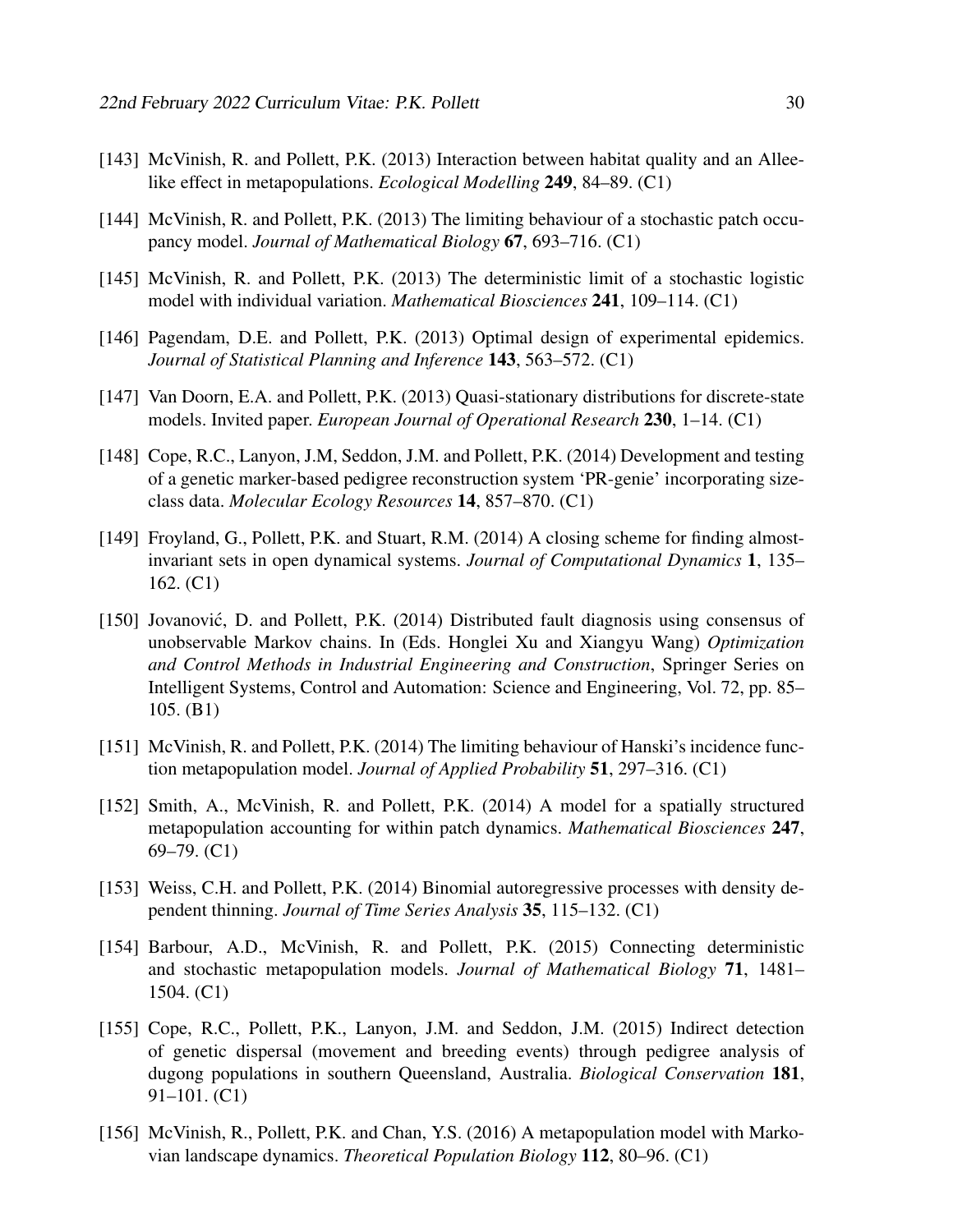- [157] McVinish, R. Pollett, P.K. and Shausan A. (2016) Limiting the spread of disease through altered migration patterns. *Journal of Theoretical Biology* 393, 60–66. (C1)
- [158] McVinish, R., Barbour, A.D. and Pollett, P.K. (2018) Local approximation of a metapopulation's equilibrium. *Journal of Mathematical Biology* 77, 765–763. (C1)
- [159] Hodgkinson, L., McVinish, R. and Pollett, P.K. (2020) Normal approximations for discrete-time occupancy processes. *Stochastic Processes and their Applications* 130, 6414–6444. (C1)

#### In press

[160] Pollett, P.K. (2022) Quasi-stationary distributions for queueing and other models. *Queueing Systems* 100. (C1)

#### Edited volumes

- [161] Pollett, P.K. and Taylor, P.G. (2004) Festschrift in Honour of Daryl Daley, *Australian and New Zealand Journal of Statistics* 46 (1). Print ISSN: 1369-1473, Online ISSN: 1467- 842X. [MR 2055792] (C5)
- [162] Pollett, P.K. and Ross, J.V. (2007) Management, Control and Decision Making for Ecological Systems, *Ecological Modelling* 201 (1). Print ISSN: 0304-3800. (C5)
- [163] Buckley, F.M., Nicol, S. and Pollett, P.K. (2010) Selected papers on Modelling and Control of Metapopulation Networks, *Ecological Modelling* 221 (21). Print ISSN: 0304- 3800. (C5)
- [164] Bean, N.G., Pollett, P.K., Ross, J.V. and Taylor, P.G. (2013) Modelling for Decision Making in Ecological Systems, *Ecological Modelling* 249 (1). Print ISSN: 0304-3800. (C5)

#### Articles in schools magazines

- [165] Pollett, P.K. (1996) Bilby an endangered species, *Infinity* 3.
- [166] Pollett, P.K. (1997) Busy highways, *Infinity* 4.
- [167] Pollett, P.K. (2003) Complex systems, *Infinity* 15.
- [168] Pollett, P.K. (2003) Life's games, *Infinity* 15.

#### Substantive book reviews

- [169] Pollett, P.K. (1984) Review of Point Processes and Queues by P. Brémaud, and Queues and Point Processes by P. Franken, D. König, U. Arndt and V. Schmidt, *Bulletin of the London Mathematical Society* 16, 183–188.
- [170] Pollett, P.K. (1992) Review of The Construction Theory of Denumerable Markov Processes by Xiang-qun Yang, *Annals of Probability* 20, 549–552.